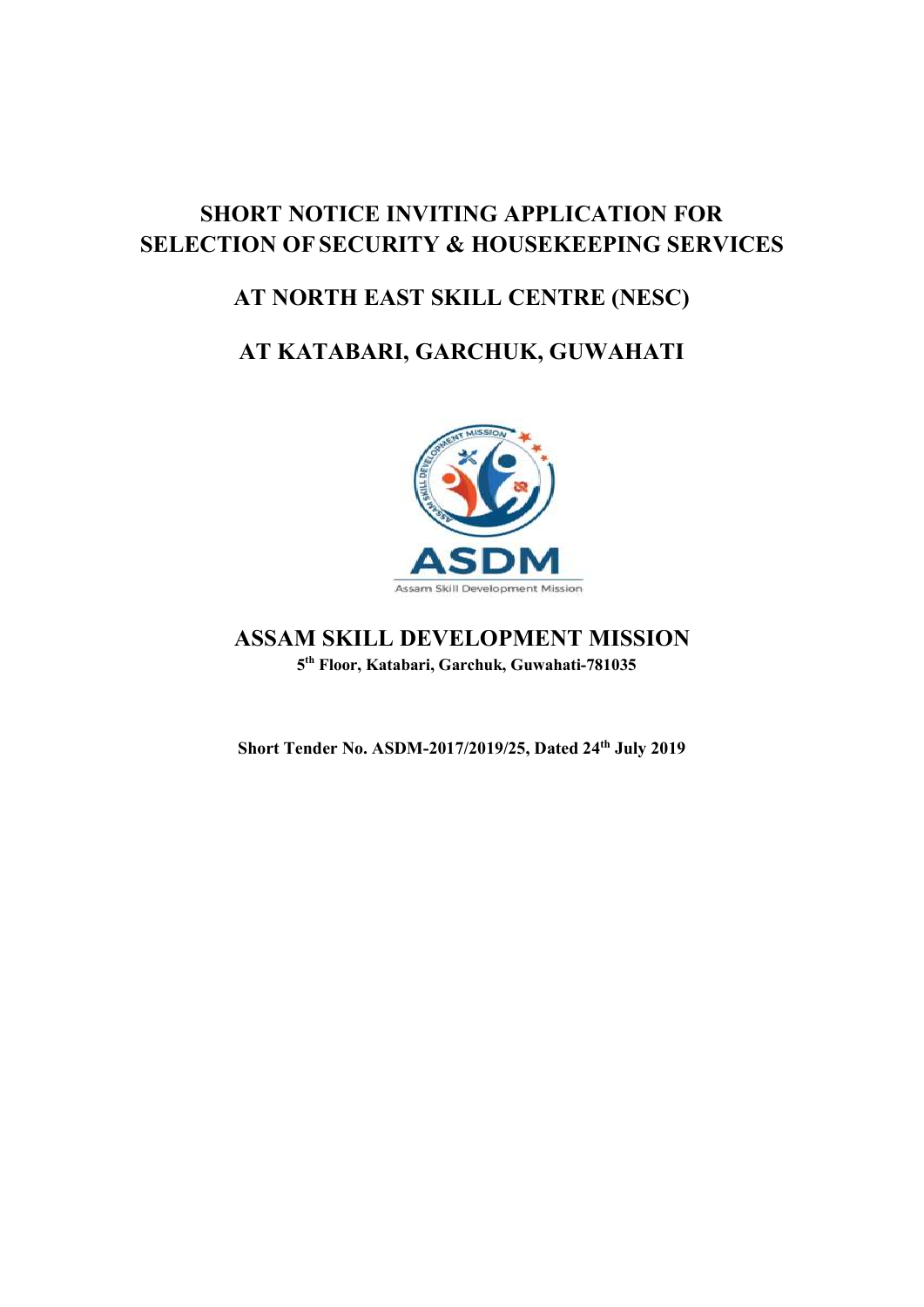#### Notice Inviting Short Tender

ASDM invites tender in Two-Bid System in sealed cover from registered Contractors for the following work:

| Services                                      | Security and House Keeping Services at North East                                                    |
|-----------------------------------------------|------------------------------------------------------------------------------------------------------|
|                                               | Skill Centre, Katabari, Garchuk, Guwahati-781035                                                     |
| Adv No                                        | ASDM-2017/2019/25, Dated: 24/07/2019                                                                 |
| office                                        | ASSAM SKILL DEVELOPMENT MISSION                                                                      |
|                                               | 5th Floor, Katabari, Garchuk, Guwahati-781035                                                        |
| Amount of EMD                                 | Bid should be accompanied with a sum of                                                              |
|                                               | Rs.30,000/- towards EMD in the form of DD drawn                                                      |
|                                               | in favour of Assam Skill Development Mission and                                                     |
|                                               | payable at Guwahati.                                                                                 |
| Cost of Bid Document                          | Bid should be accompanied with a sum of Rs.5,000/-<br>towards Cost of Bid Document in the form of DD |
|                                               | drawn in favour of Assam Skill Development                                                           |
|                                               | Mission and payable at Guwahati.                                                                     |
| Date of Tender                                | $24^{th}$ July 2019                                                                                  |
| Closing Date & Time for Tender Submission at  | $5th$ August 2019 upto 02:00 PM                                                                      |
| ASDM Office, Katabari, Garchuk, Guwahati      |                                                                                                      |
| Date & time of Opening Tender at ASDM Office, | $5th$ August 2019 at 04:00 PM                                                                        |
| Katabari, Garchuk, Guwahati                   |                                                                                                      |
| <b>Bid Validity</b>                           | The tender submitted should remain valid for 90 days                                                 |
|                                               | from the date of opening of bid.                                                                     |

1 The tender document containing detail of scope of work, terms and conditions of the contract, etc., can be downloaded from website www.asdm.assam.gov.in from 24<sup>th</sup> July 2019.

# I. ELIGIBILITY CRITERIA

Bidders should meet the following eligibility criteria to qualify for the tender:

(i) The bidder should be registered with Government of Assam to engage in the business of Private Security Agency. The valid license up to date of opening of this bid issued by the Competent Authority should be enclosed with the tender.

(ii) The bidder should be registered under EPF Act, 1952 and ESI Act. Copy of registration certificate of EPF & ESI should be attached with the tender.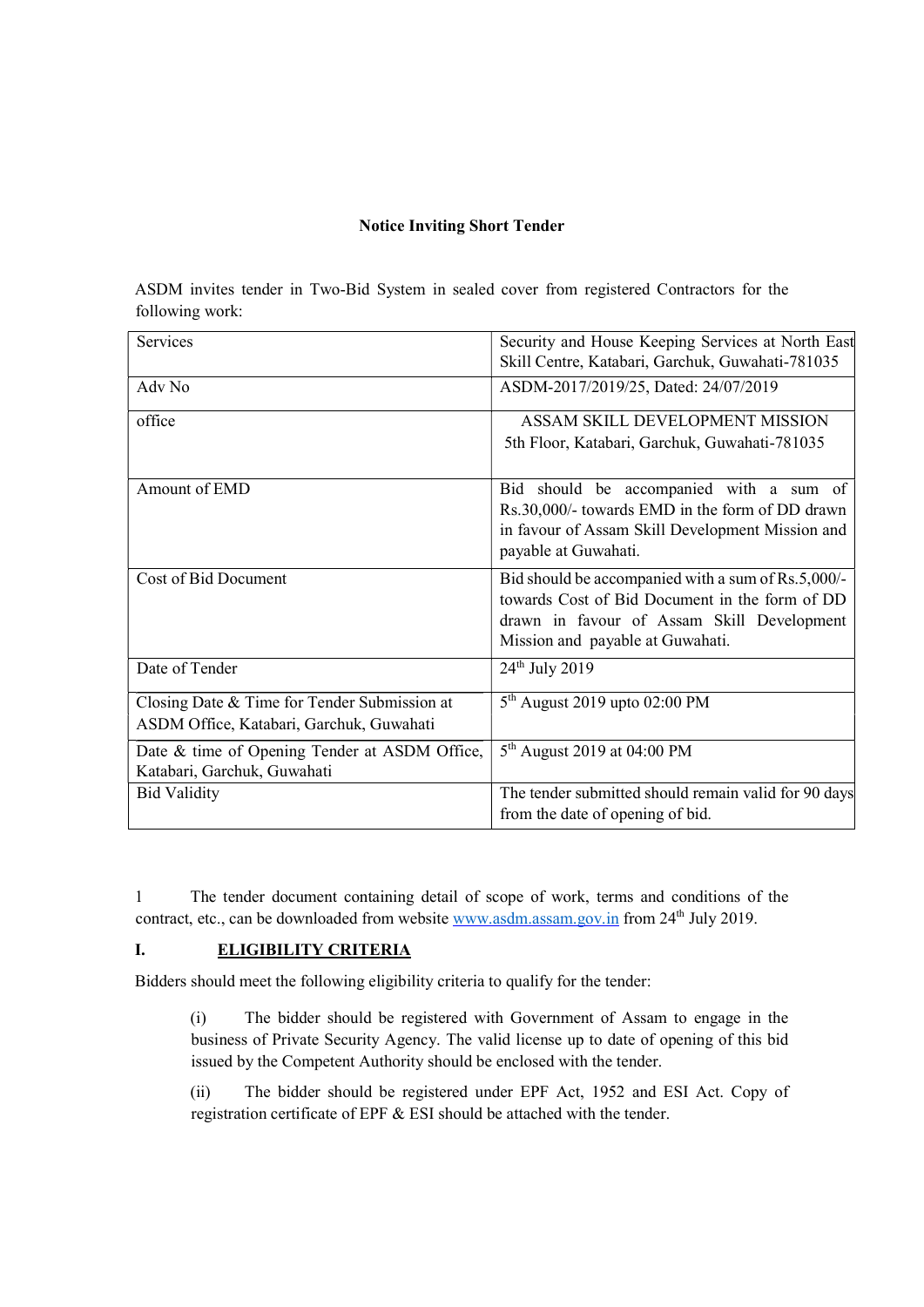(iii) The bidder should have a registered office/ branch office in Guwahati, Assam. Valid Trade License should be submitted along with the Tender.

(iv) The Bidder should have an average annual turnover of at least Rs.10,00,000/- (Rupees Ten Lakh) only in the last three financial years, i.e. 2018-19, 2017-18 and 2016- 17. Certificate from a Chartered Accountant in letter head duly signed, stamped and having the membership number should be submitted with the tender.

(v) The Bidder should be providing Security/ Housekeeping services to any Government/ Semi-Government/ Statutory Bodies/ Govt. Undertakings in the last two financial years. Work orders/ completion certificates should be submitted as evidence with the Tender Document.

# II PERIOD OF CONTRACT

The contract is initially for the period of one year from date of commencement of work. Extendable for further period on yearly basis, on same rates and terms and conditions based on satisfactory performance as assessed by ASDM.

#### III. EARNEST MONEY DEPOSIT(EMD)

- a. Earnest Money along with the tender document should be submitted in the form of Demand Draft drawn in favour of "Assam Skill Development Mission" and Payable at Guwahati. The tenderer without EMD shall be rejected.
- b. The tenderer who deposits EMD less than the prescribed amount shall be rejected.
- c. The EMD of unsuccessful tenderers will be refunded within 30 days of award of contract to successful bidder.
- d. The Earnest Money of the tenderer shall be forfeited to ASDM without prejudice to any other rights or remedies, under the following circumstances.
	- i. If a tenderer withdraws his tender during the tender validity period as specified in the tender document.
	- ii. If, after acceptance of the tender, the tenderer fails to take up the job.
	- iii. If, the successful tenderer fails to sign the contract in accordance with the terms and conditions of the contract.
	- iv. If, after acceptance of this tender, the successful tenderer fails to furnish the balance of Security Deposit.
	- v. If, after acceptance of his tender, the successful tenderer fails to commence the work within the specified time period.

# IV. Cost of Bid Document

 The Bidder has to submit a Demand Draft of Rs.5,000/- as cost of Bid Document in favour of Assam Skill Development Mission payable at Guwahati. Bids received without Tender Document Fees will be summarily rejected.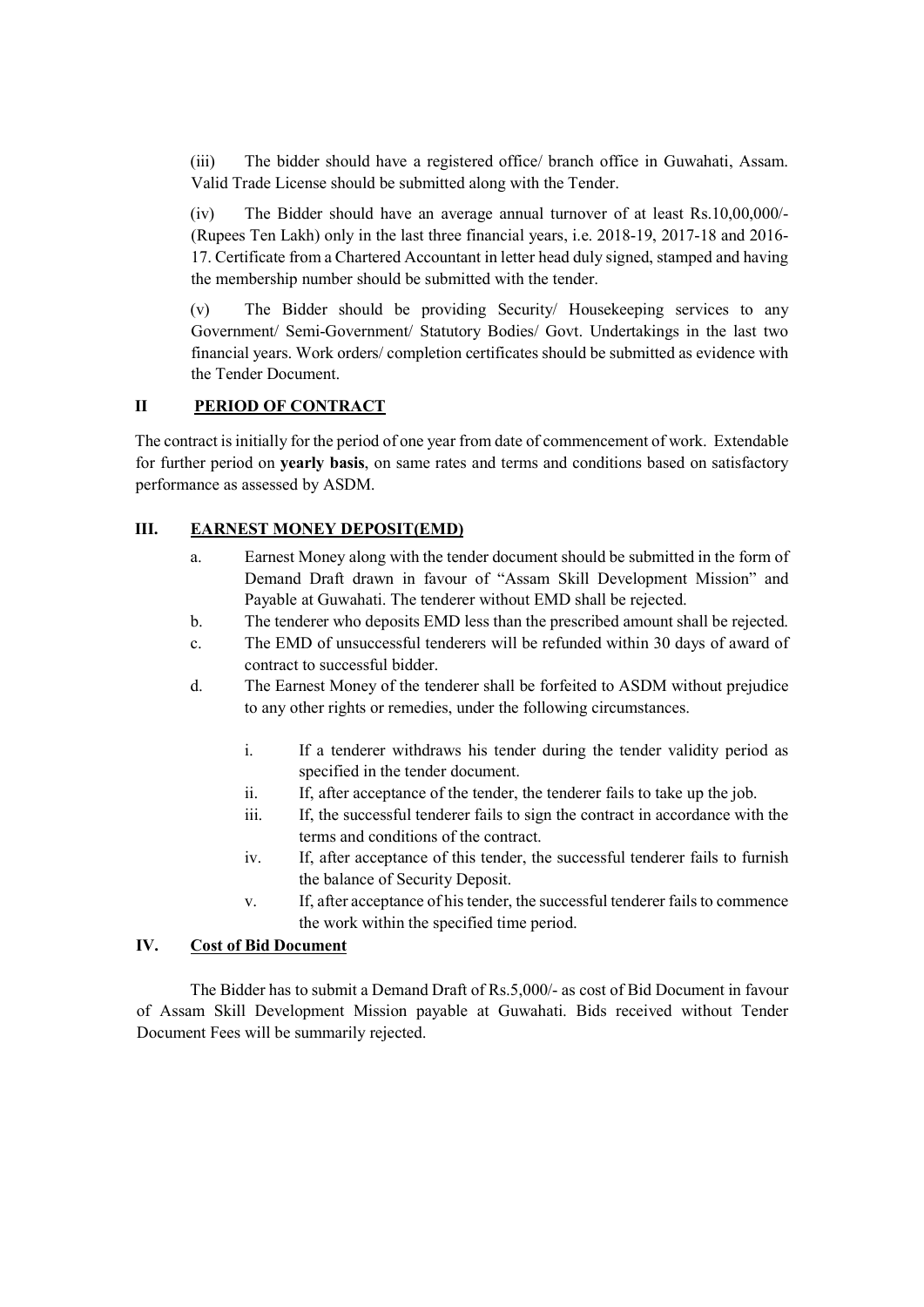# V. SCOPE OF WORK

#### A Security arrangement at NESC:

a) To provide 08 nos. of male unarmed security guards to be manned from 08:00 AM to 06:00 PM.

Qualification: - minimum  $8<sup>th</sup>$  pass Minimum two years experience as security guard and hands on experience in fire-fighting / training. Age : – Not more than 35 years

#### Security Instructions

1 For security arrangement from 08:00 AM to 06:00 PM at NESC, Katabari, Garchuk, Guwahati by deploying minimum one Security Guard per floor from  $01<sup>st</sup>$  to  $4<sup>th</sup>$  floor with shift duty not exceeding 8 hours per shift. Work chart, taking into account the weekly off shall be prepared and submitted to authorised official of ASDM for approval.

2 No person, other than the staff and enrolled students of NESC shall be allowed to enter into the premises without valid Entry Pass. The Security Guard on duty should ensure the genuineness of the visitors while permitting entry.

3 The security personnel shall not permit Contractor / Workmen to carry out any work inside the premises unless they hold a valid Work Order / Pass.

4 The Agency should be vigil in checking inward and outward movement of materials.

a) The materials should be received only against the delivery challan after confirmation with the concerned officer. On physical verification, the delivery challan should be stamped and signed by the security personnel and party may be directed to the concerned officer.

b) Those materials, which are returnable to the office, are permitted against exit slip only and those materials, which are non-returnable, are permitted against forwarding note and stamped and signed by the Security Guard. The Security Guard shall arrange to forward to the concerned official guard's copy of the Exit slips and forwarding notes confirming the movement of the materials from the campus.

5. No visitor shall be allowed entry before and after the prescribed office hours unless the officer, with whom such visitor has business, specifically requests for his entry.

6. On weekly off days and holidays any staff member entering the office will register his / her name and time of arrival and departure, in the Register provided with the security guards.

7. The security guard shall ensure the safety of the office premises at all times and maintain strict vigilance.

8. The security personnel shall be responsible for the periodic check and maintenance of the equipment needed for security arrangement.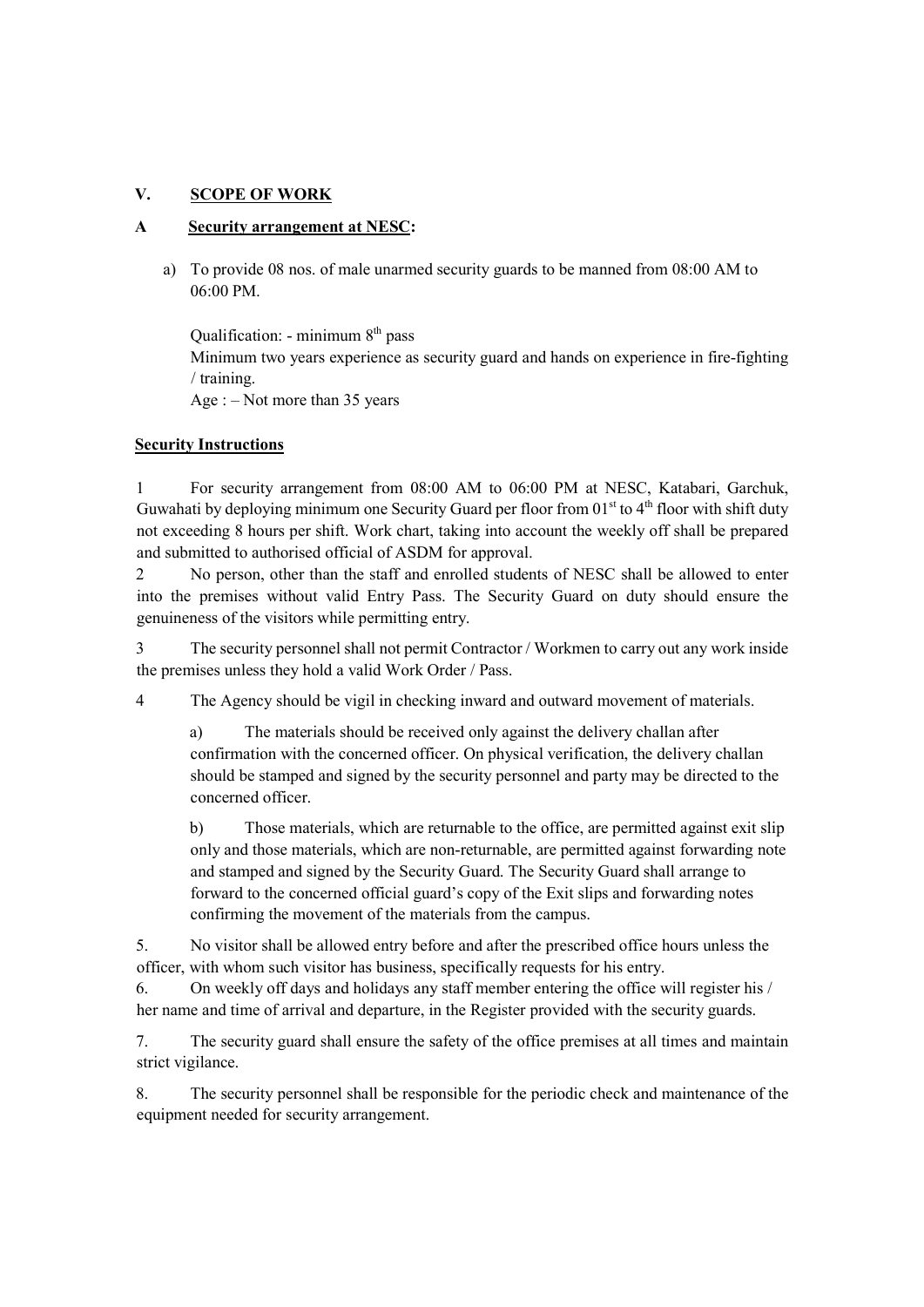9. The duty roster for a week starting from Sunday to Saturday of security guards with names posted on different shifts shall be submitted to concerned official one-week in advance.

10. Security guard should be provided with standard security uniform, shoes and with whistle & stick and ensure that security guard should attend work with uniform.

11. In addition to the above, security arrangement should be made as per direction of NESC officials / In-Charge.

12. In addition to the above jobs any other work related to NESC office as directed by the NESC official should be carried out.

13. NESC/ ASDM will not provide any accommodation and transportation facilities for security personnel. The Agency shall make its own accommodation arrangement for the security personnel posted at NESC.

14. The Agency shall ensure that the personnel engaged on duty doesn't report for duty under the influence of liquor or other intoxicating substances. He shall ensure that he conducts himself in a proper and orderly manner at all times, while on assignments under the contract resulting from this tender and any lapse in this regard leads to termination of contract without any notice in this regard and decision will be final and binding on contractor.

15. Playing cards/ gambling /smoking or chewing tobacco are totally forbidden inside the NESC and ASDM CAMPUS premises. Any personnel deployed found violating these rules will be liable for termination of his services forthwith and the party shall arrange the replacement with immediate effect.

#### B Housekeeping arrangement

- a) To provide 8 nos of housekeeping personnel with minimum educational qualification of class  $8<sup>th</sup>$  pass.
- b) Out of the total 08 nos., 04 have to Male and 04 to be Female.

\* Age :  $-$  Not more than 35 years

#### Nature of Work

- 1. Daily cleaning and wet mopping of office, class rooms, laboratory, toilets, bathrooms and sweeping of common area and corridors. Special care has to be taken for cleaning of carpet and wooden flooring. The cleaning of the office rooms should be completed before 8.30 am on all working days.
- 2. Daily collection of waste from office and laboratory and dumping in the dustbins.
- 3. Placing sanitary cubes, air purifier, naphthalene balls, liquid soap etc., whenever needed or every week.
- 4. Blockage in toilets, waste water lines or storm water pipes should be attended as directed without any delay.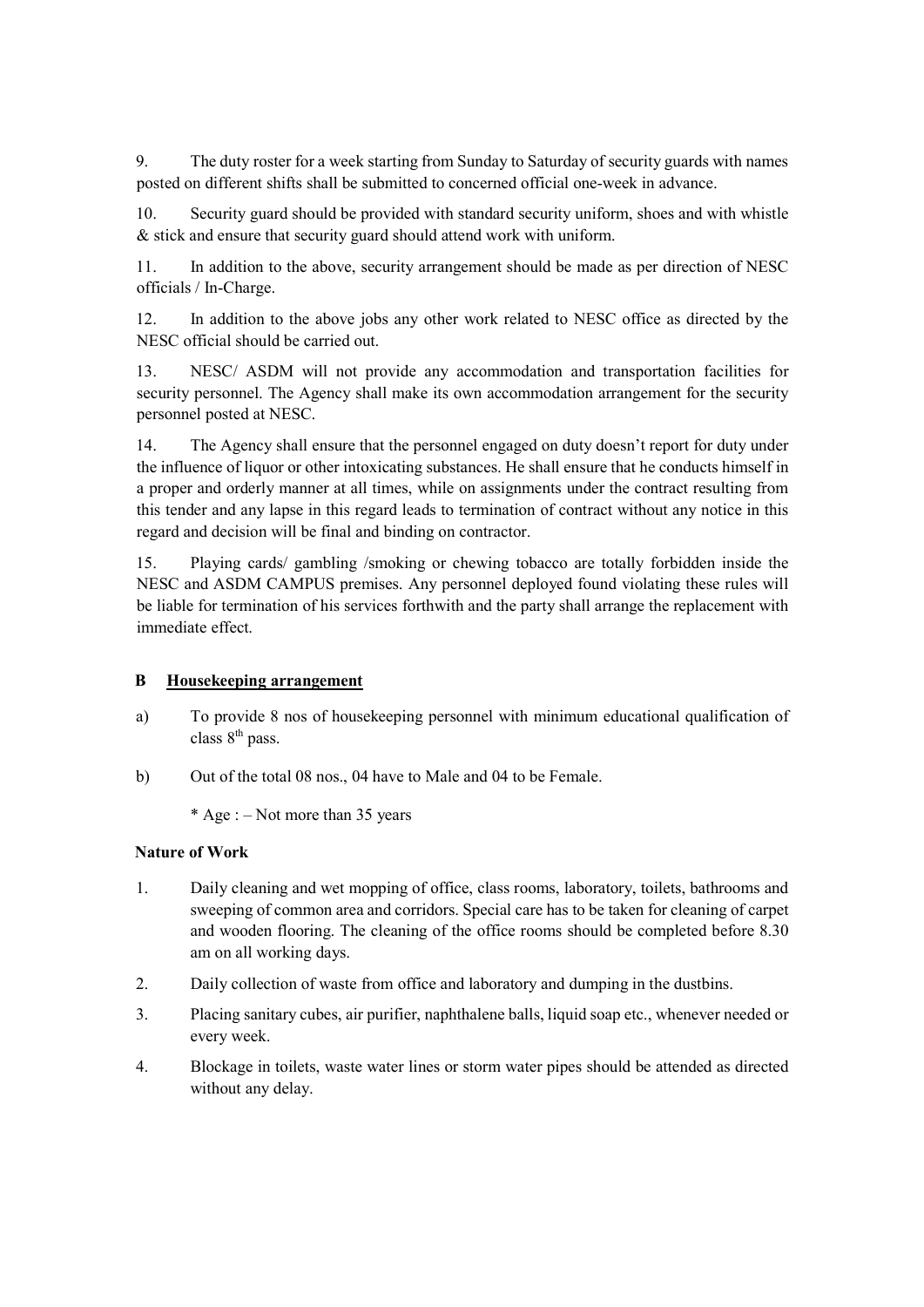- 5. Dusting of all items of office, classrooms and laboratories (wooden, steel and upholstered), fixtures, partition walls, doors, windows, notice boards, flower vases and art objects provided in all the places daily.
- 6. Daily spraying the freshener in the office room.
- 7. Cleaning of all the toilets, urinals, wash basins and sinks of the NESC premises, twice a day.
- 8. Removal of cobweb periodically if necessary, from all the office rooms, class rooms, laboratories, corridors, staircases, common spaces of the NESC Campus.
- 9. Weekly cleaning of all the fans, electrical fittings in office, class rooms and laboratory.
- 10. Weekly cleaning internally of all the windows as well as the glass partitions within the NESC premises.
- 11. In addition to the above any other work related to housekeeping/cleaning as directed by the NESC official should be carried out.
- 12. The agency selected shall have to make arrangements for all cleaning equipment, cleaning agents/ chemicals etc. as required for executing the work. ASDM and NESC shall not be liable for incurring any additional financial liability for the same. The price quoted should be done considering the cost of materials as well.
- 13. NESC/ ASDM will not provide any accommodation and transportation facilities for housekeeping personnel. The Agency shall make its own accommodation arrangement for the housekeeping personnel posted at NESC.
- 14. The Agency shall ensure that the personnel engaged on duty doesn't report for duty under the influence of liquor or any other intoxicating substances. He shall ensure that he conducts himself in a proper and orderly manner at all times, while on assignments under the contract resulting from this tender and any lapse in this regard leads to termination of contract without any notice in this regard and decision will be final and binding on contractor.
- 15. Playing cards/ gambling /smoking or chewing tobacco are totally forbidden inside the NESC/ ASDM campus premises. Any personnel deployed found violating these rules will be liable for termination of his services forthwith and the party shall arrange the replacement with immediate effect.

The contractor within 10 days from the award of contract should notify to In-charge, NESC the list of the security and housekeeping personnel deployed for work at NESC. The contractor should also inform in writing about the change in the employment of any of his staff members, at least 3 days in advance before the date of deployment in the office.

The EPF & ESI Nos. allotted to the deployed workers to be provided in the following format. Photo identification card certified by the contractor to be provided to the workers deployed indicating their EPF Nos., ESI Nos. etc and copy of it is to be attached to list being submitted to NESC within 10 days of award of contract: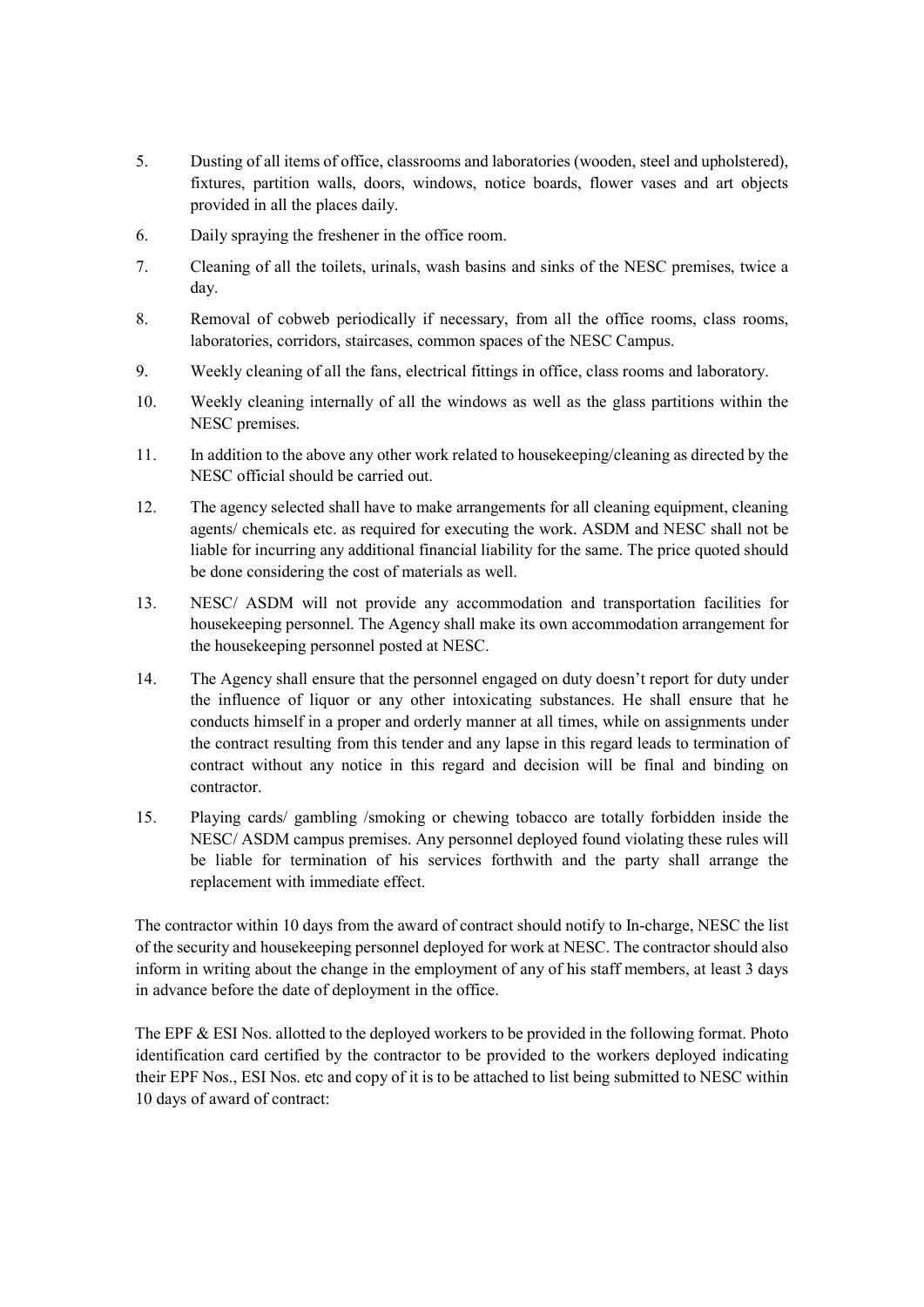| Name of the<br>Post | Name<br>ot<br>employee | Age | Address | EPF No. | ESI No. |
|---------------------|------------------------|-----|---------|---------|---------|
|                     |                        |     |         |         |         |

In case of increase in the requirement in future, hiring will be made and the payment will be made on pro rata basis.

### VI PAYMENT TERMS:

- 1 No advance payment will be made.
- 2 100% payment will be made within 30 days on submission of bill in duplicate for the deployed personnel. The bill should be submitted on monthly basis within 7th of the calendar month by attaching previous months paid EPF & ESI challan copies for the deployed personnel. The proportionate amount will be deducted if the contractor fails to comply with any responsibilities like payment of minimum wages, EPF, ESI, Bonus etc.
- 3 In case the contractor deploys less number of manpower on any day than what is specified in the contract scope of work no III-A&B recovery shall be made  $@1.5$  times the prescribed minimum wages for such workers in force at the time of award of work from monthly bill.
- 4 The statutory deductions like TDS, GST, recovery of balance security deposit and penalty as per penalty clause, if any, will be made from the payment of monthly bills as applicable.
- 5 Time is the essence of this contract. In case the contractor fails in fulfilling the obligations fully and in time, the In-charge, ASDM shall have the absolute right to take up the work at the contractor's risk and recover any such expenses from the amount due to the contractor including security deposits.

#### VII PENALTY CLAUSE:

1. Penalty for security and housekeeping arrangement at NESC:

a. 10% of the total contract amount will be deducted from the monthly bills as penalty if fails to deploy 100% of the Security & Housekeeping personnel as per contract on monthly basis and non-satisfactory services as per scope of work.

b. 20% of the total contract amount will be deducted from the monthly bill as penalty if fails to comply payment of minimum wages and payment of monthly EPF  $&$  ESI dues for the deployed personnel.

c. During a contract period of one year, default on any one of the above points for three times will be treated as non-satisfactory performance of the contractor and as a penalty security & housekeeping contract will be terminated by giving a month's notice with forfeiting 100% of the Security Deposit (SD) available with ASDM for the entire contract.

# VIII INSTRUCTION TO THE BIDDER AND TERMS & CONDITIONS

1. Procedure for Bid Submission: The bidders are requested to submit the following: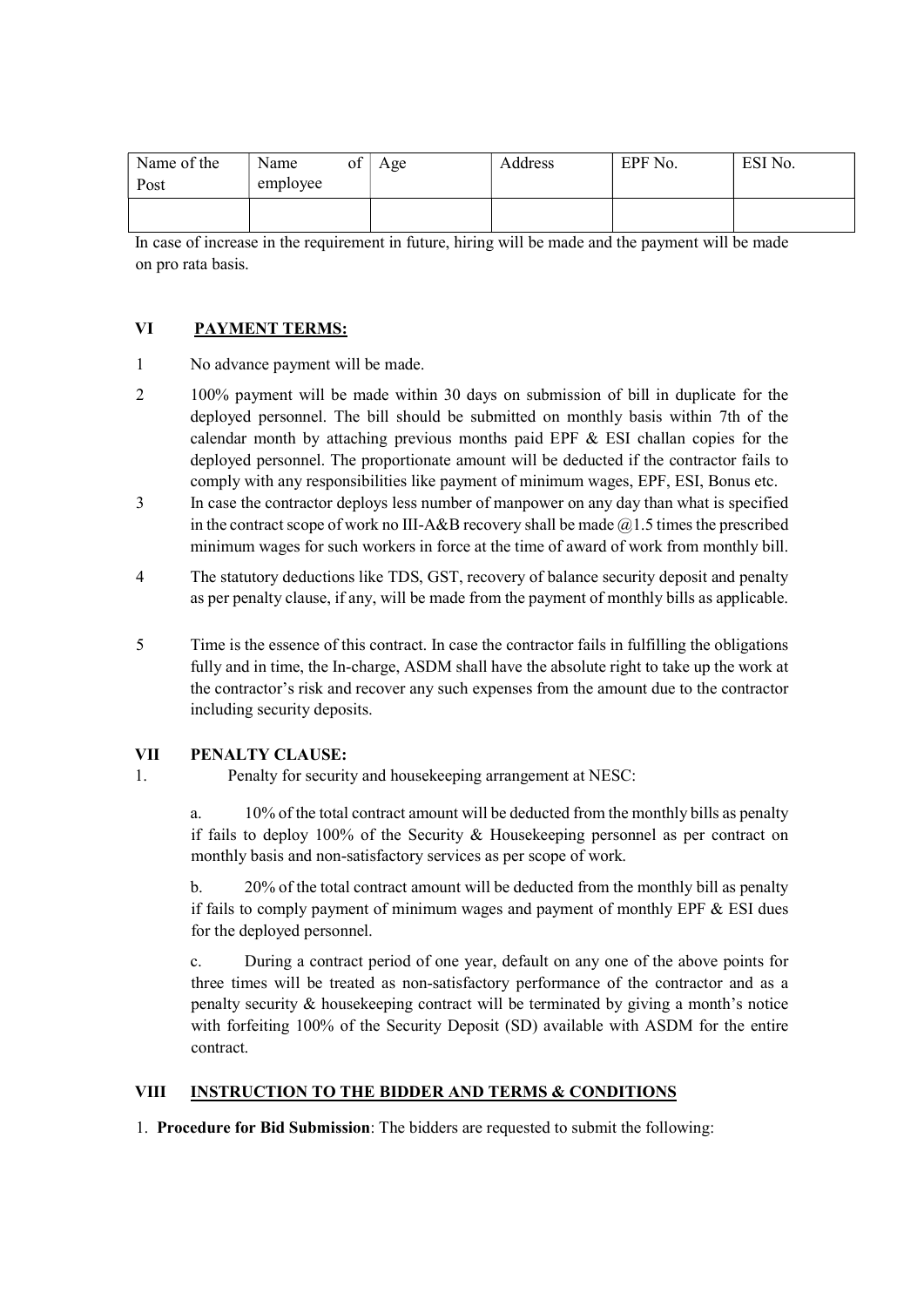- a) Technical bid along with the Response to Pre-Qualification Criteria in hard copy as detailed in RFP document in separate envelope duly sealed.
- b) Financial Proposal hard copy in separate envelope duly sealed.
- c) Demand Drafts containing the EMD and Bid Document Fees in separate envelope duly sealed.
- d) Please Note that Prices should not be indicated in the Technical Proposal but should only be indicated in the Financial Proposal failing which the bid submitted shall be summarily rejected.
- e) Please Note that all the formats given has to be duly filled up, signed and submitted in the bid failing which the bid submitted shall be summarily rejected.
- f) Signed copy of bid document as a token of acceptance of the clauses and terms & conditions of the RFP.
- g) Original Demand draft/ Bankers Cheque in respect of Tender document fee & EMD.
- h) Letter of Authorisation/ Power of Attorney in original, along with Board Resolution in case of a Company.

All these documents as mentioned above should be sealed in an envelope and to be submitted in the O/o The Mission Director, Assam Skill Development Mission, NH-37, Opposite ISBT, Katabari, Garchuk, Guwahati- 781035 within the bid no., submission time & date mentioned in the bid document. The cover thus prepared should also indicate clearly the name, address, telephone number, E-mail ID and fax number of the bidder to enable the Bid to be returned unopened in case it is declared "Late".

Only one hard copy is required to be submitted.

#### 2. Other Conditions of bid submission:

- a) ASDM will not hold any risk and responsibility regulating non-visibility of the scanned and uploaded documents. If documents are not visible, the same may not be evaluated at the risk of the bidder.
- b) The Bidder shall bear all costs associated with the preparation and submission of its bid including cost of presentation for the purposes of clarification of the bid. ASDM will, in no case, be responsible or liable for those costs, regardless of the conduct or outcome of the Tendering process.
- c) The Bids prepared by the Bidder and all correspondence and documents relating to the bids exchanged by the Bidder and ASDM, shall be written in English language, provided that any printed literature furnished by the Bidder may be written in another language so long the same is accompanied by an English translation in which case, for purposes of interpretation of the bid, the English translation shall govern.
- d) It shall be deemed that the bidders have done careful study and examination of the Tender document and has fully understood the implications.
- e) The response to the Tender should be full and complete in all respects. Failure to furnish the requisite information or submission of a proposal not substantially responsive to the Tender document in every respect will be at the bidder's risk and may result in rejection of the proposal and forfeiture of the EMD
- f) All materials submitted by the bidder shall become the property of ASDM and may be returned at its sole discretion.
- g) Failure to furnish any of the required documents, certificates, will entail rejection of the bid. ASDM shall not hold any risk on account of postal delay. Similarly, if any of the certificates, documents, etc., furnished by the Bidder are found to be false / fabricated / bogus, the bidder will be disqualified, blacklisted, action will be initiated as deemed fit and the Bid Security will be forfeited.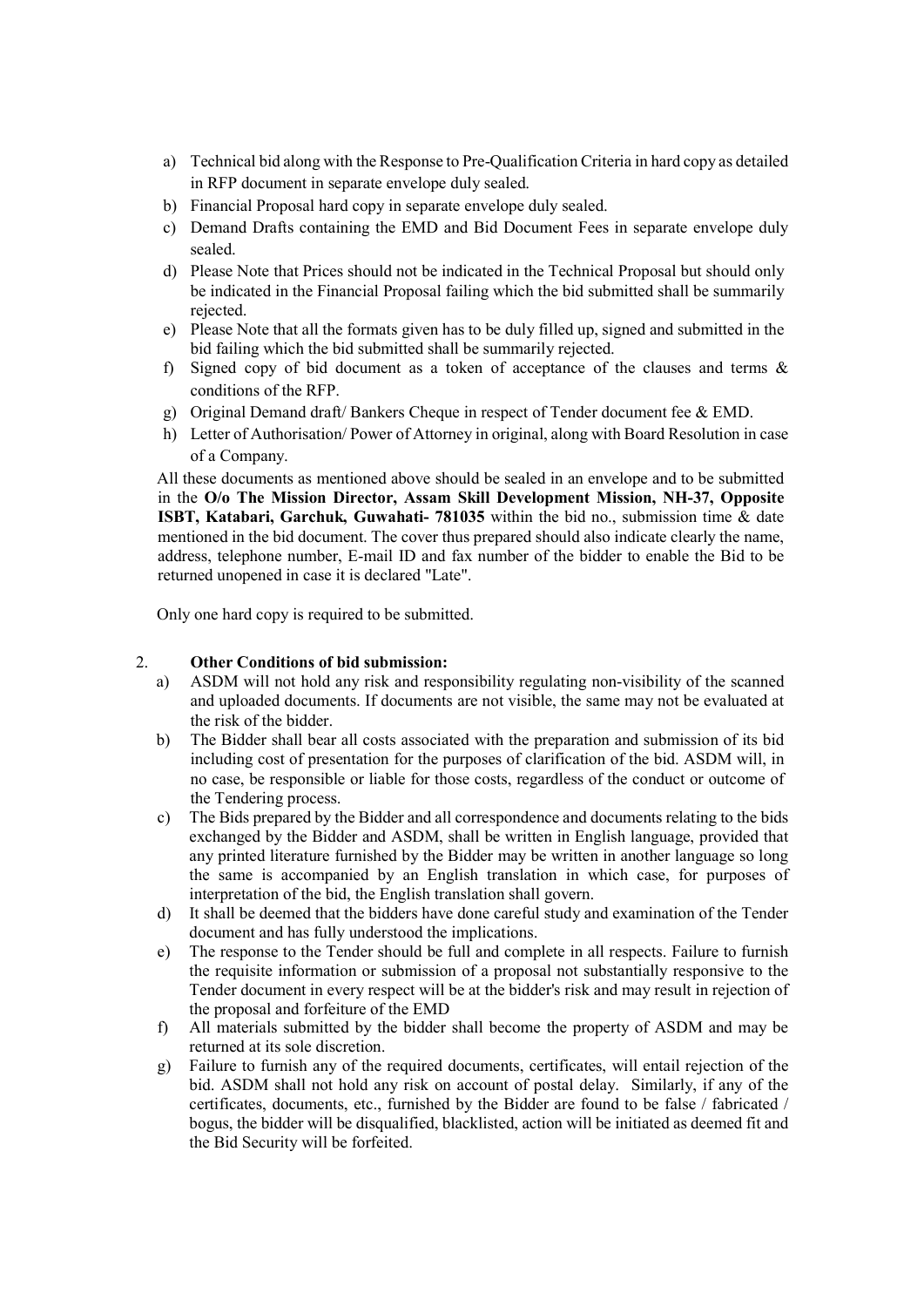- h) The hard copies submitted should be properly page numbered and appropriately flagged/ tagged; and must contain the list of contents with page numbers. Any deficiency in the documentation may result in the rejection of the Bid.
- i) The bid shall contain no interlineations, erasures or overwriting except as necessary to correct errors made by the Bidder, in which case such corrections shall be signed by the person or persons signing the bid.
- j) The Tender should be signed on all the pages by the Bidder or his authorised representative and should be affixed with the bidder's Seal
- k) All outstation bids should be sent through registered post/ speed post/ courier.
- l) The proposals must be properly signed in ink as detailed below:
	- i) By the proprietor in case of a proprietary firm
	- ii) By the partner holding the Power of Attorney in case of a firm in partnership (A certified copy of the Power of Attorney shall accompany the Proposal).
	- iii) By a duly authorized person holding the Power of Attorney in case of a Limited Company or a corporation (A certified copy of the Board Resolution shall accompany the proposal).

### 3. Bid queries:

A prospective Bidder requiring any clarification on the tender document may submit their queries, in writing, to indrajit.asdm@gmail.com / gaurav.asdm@gmail.com . The queries must be submitted in the following format only to be considered for clarification:

| $\sim$<br>D<br>No. | Page No. | Clause No. | Subject | Query |
|--------------------|----------|------------|---------|-------|
|                    |          |            |         |       |

ASDM will respond to all pre-bid queries on the website of the Mission. If required, a Pre-bid meeting will be held to answer the queries.

However, ASDM makes no representation or warranty as to the completeness of the response, nor does it undertake to answer all the queries that have been raised. Queries raised after the date prescribed as the last date of pre-bid queries in the NIT, will not be answered. Individual responses will not be communicated to any bidder.

4. Tenderers shall quote the rate as in the tender format at Annexure – I. The quoted rates must be inclusive of the following :

- Wages to be paid to the workers on minimum wages as notified by the Ministry of Labour & Employment Social Justice, Government of India, from time to time.
- Contribution to EPF, ESIC and BONUS as per labour laws
- Other statutory obligations as per prevailing labour laws.
- Any other facilities to be provided to the labourers as per the norms of Government.
- Any other taxes which are mandatory and applicable from time to time.
- Contractor shall not be permitted to increase the quoted amount during the contract period for any reason whatsoever it may be. He shall be liable to pay the statutory benefits to the workers during the period the contract is in force.
- Standard uniform and other equipments cost.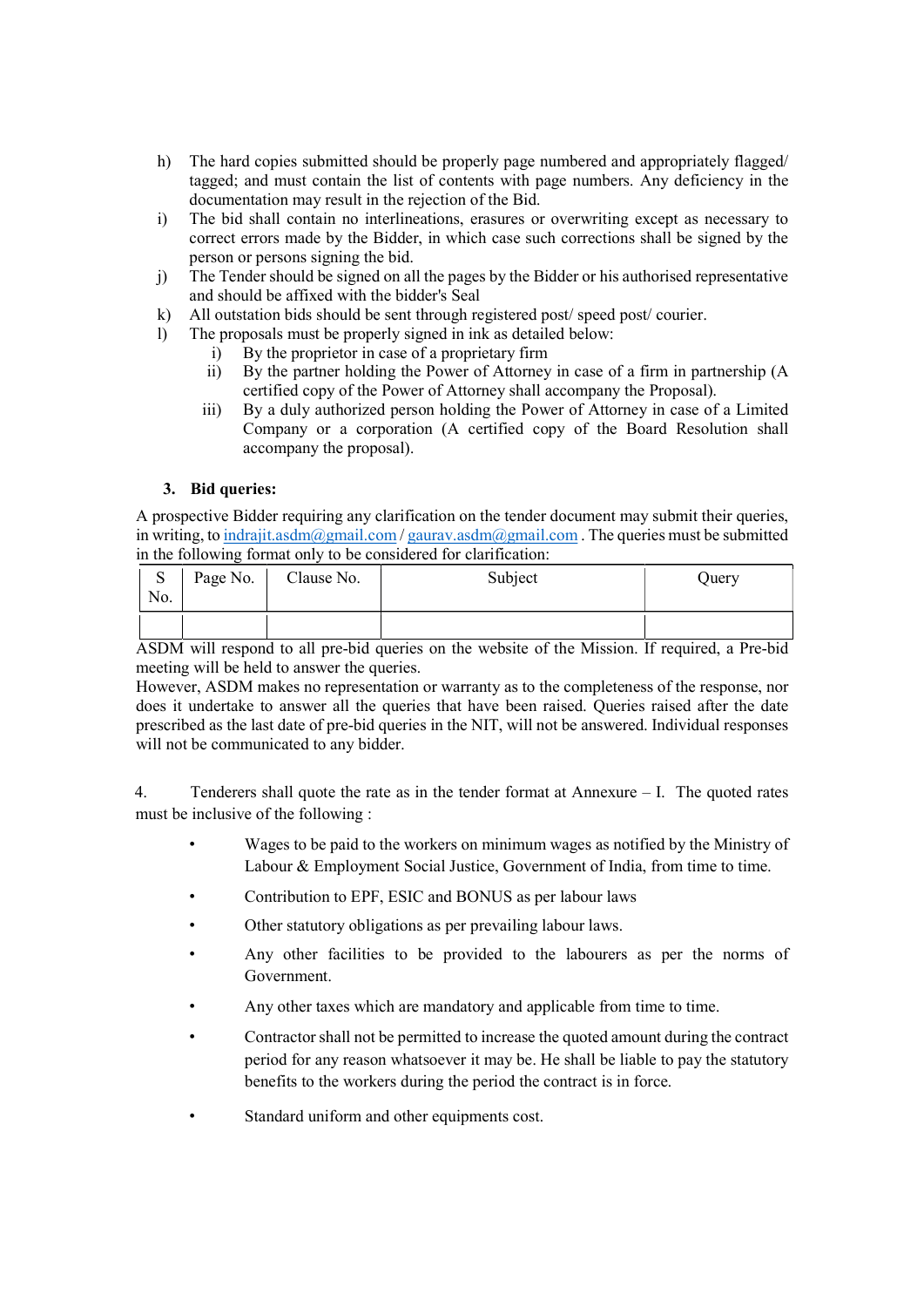5 The bidder may visit the site to study the site condition and quantum of work involved before quoting the rates. The bidder may obtain relevant information from NESC office (from  $25<sup>th</sup>$  July 2019 onwards) on all working days during office hours.

6 All pages of tender document including various annexure to be signed by the tenderer and stamped at the lower right hand corner and wherever required.

7 The tender document shall not contain any interlineations erasures of over writing except as necessary to correct the errors made by the tenderers in which case such correction shall be initialled by the tenderer along with his company's stamp.

8 Tenderer should mention all details like (office address, telephone number, fax, etc.) in their letter head.

9 The successful tenderer has to sign an agreement on non-judicial stamp paper of value Rs.100/- within 10 days from the receipt of offer of contract. The successful tenderer has to arrange the stamp paper at his own cost.

10 ASDM will notify the successful tenderer in writing by a registered letter /Fax/Email to confirm that his tender has been accepted.

11 On acceptance of the tender, the contractor shall communicate the name(s) of his authorized representative(s), if any, who would be in touch with the In-Charge, NESC for executing the day to day works.

12 The right of acceptance of the tender will rest with the In-Charge, NESC who does not bind himself to accept the lowest tender and reserves to himself the authority to reject any or all tenders received without assigning any reasons whatsoever. Wherever, the tender in which any of the prescribed conditions is not fulfilled or incomplete in any respect is liable to be rejected without assigning the reasons. No correspondence shall be entertained in this regard.

13 The bidder shall submit an undertaking in non-judicial stamp paper of Rs.10/- duly notarised regarding non-blacklisting by any Central/ State Govt. Department or Undertaking in the last three financial years.

#### IX WORK PERSONNEL

- a. The Muster roll for the security & housekeeping personnel attending for work shall be maintained at site indicating the name of personnel. Contractor shall direct all his personnel to either to sign or mark "P" on muster roll every day. Daily submission of attendance record/muster roll of staff on duty duly counter signed by supervisor is must for this contract and failure to do so will be treated as personnel not engaged/absent on duty.
- b. The contractor should deploy the minimum number of personnel per day as specified and in case of absence he should ensure that requisite number of staff is always on duty. Similarly the contractor will have to make proper arrangements during their weekly off. No extra payment will be made on this account. However, mere deployment of the specified personnel shall not relive the contractor of his contractual obligations.
- c. The instruction given by the officer in charge shall have to be carried out promptly. In case of any difference of opinion or interpretation on the specification and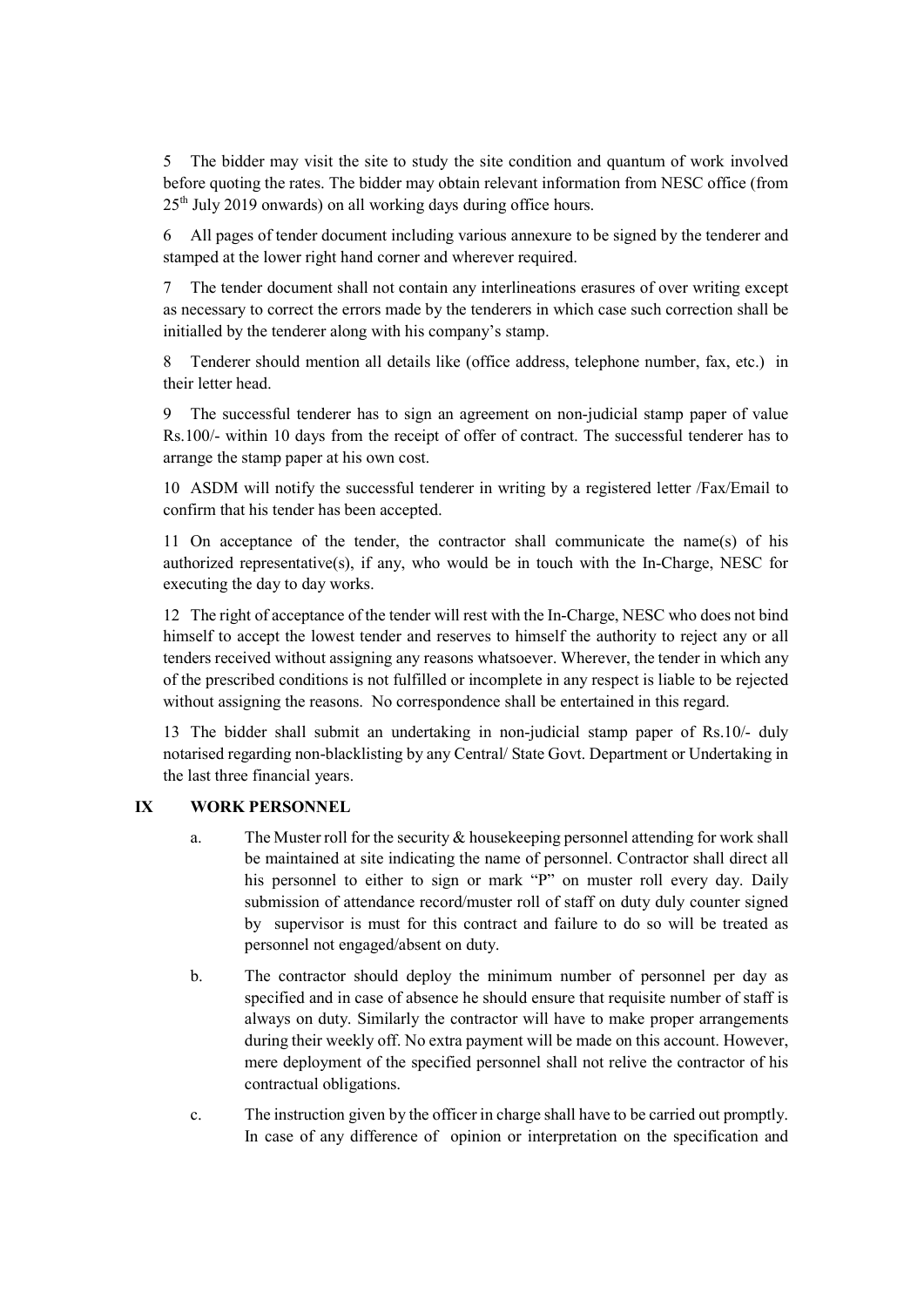conditions, the matter to be referred to the In-charge, NESC for the decision, which shall be final and binding.

- d. The contractor must pay the wages to the personnel engaged latest by the 7th day of the following month. The contractor must abide by all laws, rules and regulations pertaining to engagement of labours. Payment to the personnel engaged must be made as per the minimum wages prescribed by the Ministry of labour and Employment, Govt of India. The total amount of wages paid to the personnel engaged must include the minimum wages+EPF+ESIC and other statutory benefits including BONUS.
- e. No accommodation shall be provided to personnel of the contracting agency.

#### X SAFETY OF THE WORKERS

a. The contractor shall be responsible for and shall pay any compensation to his personnel engaged under the Workmen's Compensation Act 1923(VIII of 1923) (hereafter called the said act) for injuries caused to the personnel engaged.

b. The contractor shall be responsible for and shall pay the expenses or provide any medical aid to any personnel engaged who may suffer bodily injury as a result of an accident.

c. The contractor shall provide all necessary personal safety equipment and first aid apparatus available for the use of personnel employed at office and shall maintain the same in condition suitable for immediate use at any time and shall comply with following regulation in connection therewith.

d. The personnel engaged shall be required to use the equipment so provided by the contractor and the contractor shall take adequate steps to ensure proper use of the equipment by those concerned.

e. When work is carried out in proximity to any place where there is risk of drawing all necessary equipment.

f. Any injury/accident/death to the personnel engaged during the contract period shall be the responsibility of the contractor, and the compensation, etc. payable under the labour laws shall be paid by the contractor.

# XI LABOUR ACT

a. No contractor shall employ any person who is under the age of 18 years for specified works. The concerned in-charge is authorized to remove from work any such person who is below 18 years.

b. The contractor shall pay minimum wages as prescribed by the Ministry of Labour and Employment, Government of India from time to time to the personnel employed by him. In the event of any dispute arising between the contractor and his personnel on the ground that the wages paid are not fair and reasonable, the dispute shall be referred, without any delay, to the In-charge,

NESC shall be conclusive and binding on the contractor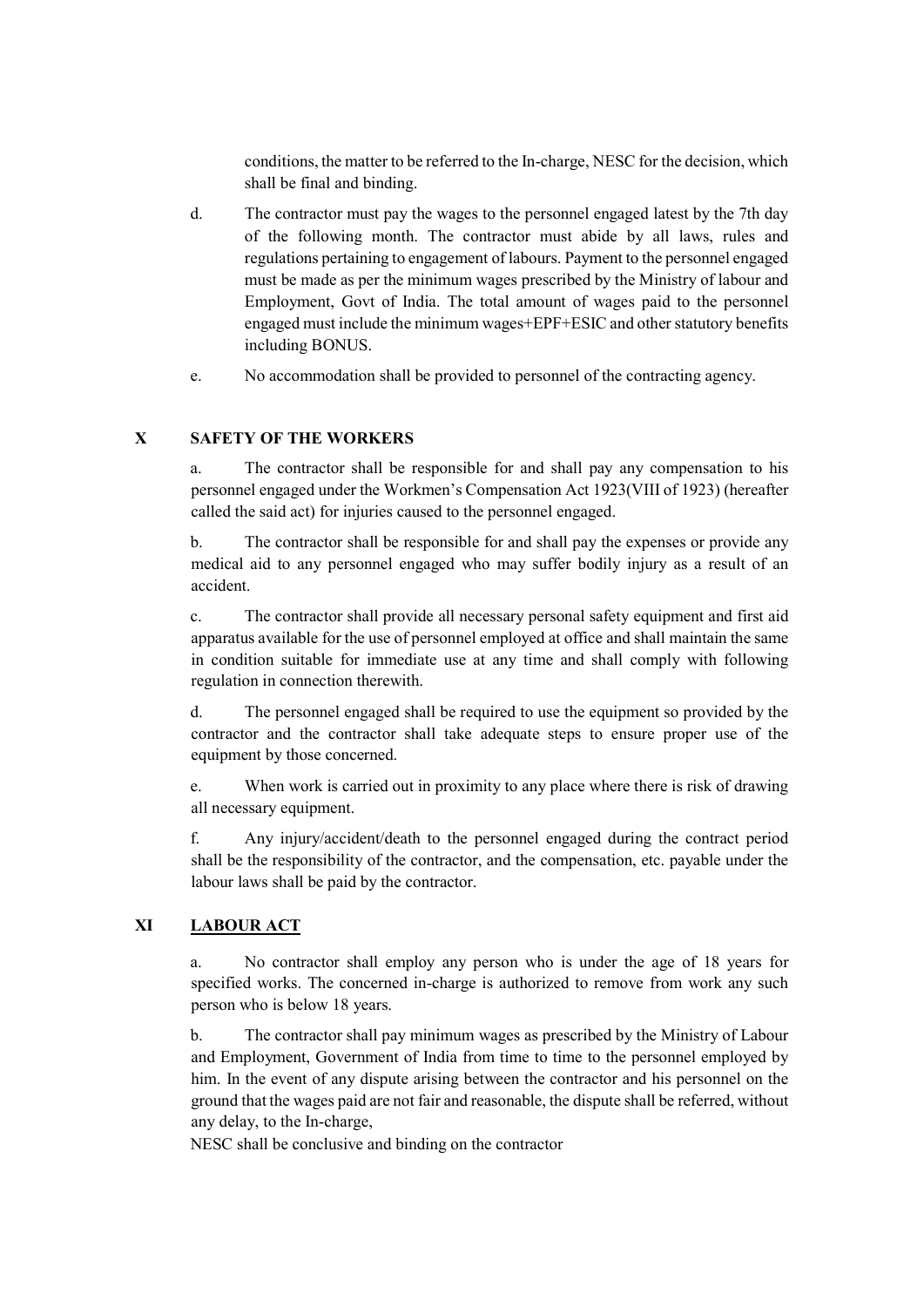c. All facilities provided in the contract labour act should be provided (Contract Labour Regulation and Abolition Act, 1971) to the personnel engaged. The contractor should issue identity card to all his personnel engaged.

d. The contractor shall pay fair and reasonable wages as per the minimum wages act (Govt. of India) prevailing in the locality.

e. The contractor shall duly comply all provisions of Contract Labour (Regulation and Abolition) Act 1971 as amended from time to time and all other relevant status and statutory provision concerning payment of wages particularly to the workmen employed on the site.

f. The contractor shall comply with all the labour regulations in respect of his personnel provided for "Security & Housekeeping services". The contractor shall indemnify ASDM of all the obligations arising out of the labour laws and regulation applicable.

g. Every person engaged by the Agency for work shall be deemed to be employees of the Agency and no such employee of the Agency shall have any claim or rights on the ASDM. All welfare measures of the personnel will have to be borne by the Agency itself.

# XII SECURITY DEPOSIT (SD), WOULD BE 10% OF THE TOTAL WORK ORDER VALUE.

- a. The successful bidder should deposit 10% of the work order value by demand draft drawn on Assam Skill Development Mission payable at Guwahati within 10 days of award of contract..
- b. No interest shall be payable by IASDM on the Security Deposit & EMD.
- c. Security Deposit shall be returned to the contractor after the physical completion of the work on certification by the Competent Authority. The certificate, inter alia should mention that the work has been completed in all respect and that all the contractual obligations have been fulfilled by the contractors and there is no due from the contractor to ASDM against the contract concerned. Subject to the contractor furnishing proof confirming payment of all wages, provident fund and ESI dues, or furnishing other proof of relative payments up to the date of termination of the contract with respect to all his employees deployed to render the services.

#### XIII UNSATISFACTORY WORK

 Work must be done satisfactorily under the direct and personal supervision of the contracting agency. The agency shall be solely responsible for execution of all works mentioned in the part-A to B of scope of work. The In-charge, NESC will certify the works carried out. If the works are found to be unsatisfactory, then proportionate deduction will be made from the bill of contractor and this may even lead to termination of the contract. The decision of the competent authority od ASDM shall be final and binding on the contractor in such manner.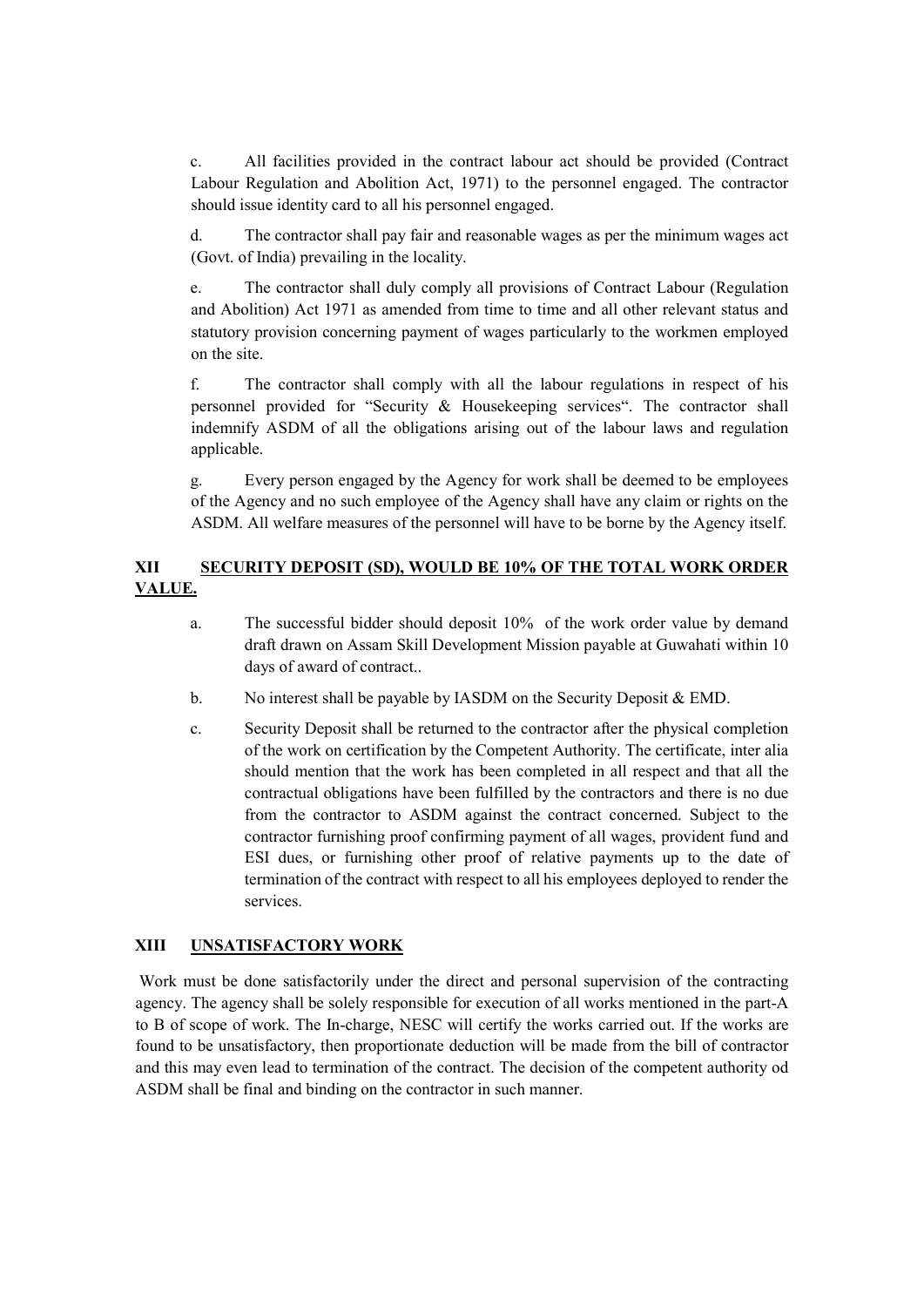The contract may be terminated by ASDM at any time if the work is found to be of substandard or unsatisfactory and the amount of 100% security deposit will stand forfeited.

# XIV DAMAGES TO GOVT. PROPERTY

a. Compensation for all damages done intentionally or unintentionally by contractor's workmen whether in or beyond the limits of Govt. property including any damage caused by spreading of fire, shall be estimated by authorised officer of NESC subject to the decision of the In-Charge, ASDM, on appeal shall be final and the contractor shall bound to pay the amount of the assessed compensation of demand, failing which, the same will be recovered from the bill of the contractor.

b. The contractor shall be responsible for making good the damages done to the existing property or work during construction by his men.

c. In the event of any loss, damage, pilferage, theft of NESC's property, due to negligence of the security personnel, the Agency shall indemnify ASDM and reimburse the actual loss so caused.

### XV CLAIMS

 No extra work shall be done without the written permission of competent authority in NESC. No claim of extra work shall be entertained.

#### XVI RECORD TO BE MAINTAINED BY CONTRACTOR

(a) The Contractor should maintain and update all records of personnel employed for this work and produce the same to the In-Charge, NESC regularly and any other Competent Authority as and when required. The following minimum records shall be maintained and kept in custody of In-Charge, NESC prior to commencement of the work.

- Register of Wages in Form XVII
- Register of Workman Employed by the Contractor in form XII
- Any other records to be maintained under various acts as applicable
- Any other record as applicable under various acts.

(b) (b) Muster roll in form XVI :-The muster roll for the deployed personnel attending the duty shall be maintained at site indicating the name of personnel. Contractor shall direct all his personnel either to sign or put thumb impression or to mark "P" on muster roll every day. Daily submission of attendance record/ muster roll of staff on duty duly counter signed by In-charge / Authorised officer is must for this contract and failure to do so will be treated as personnel not engaged/absent on work

#### XVII CERTIFICATES TO BE ENCLOSED

The contractor must enclose copies of the following certificates along with the tender document failing which the tender shall be rejected :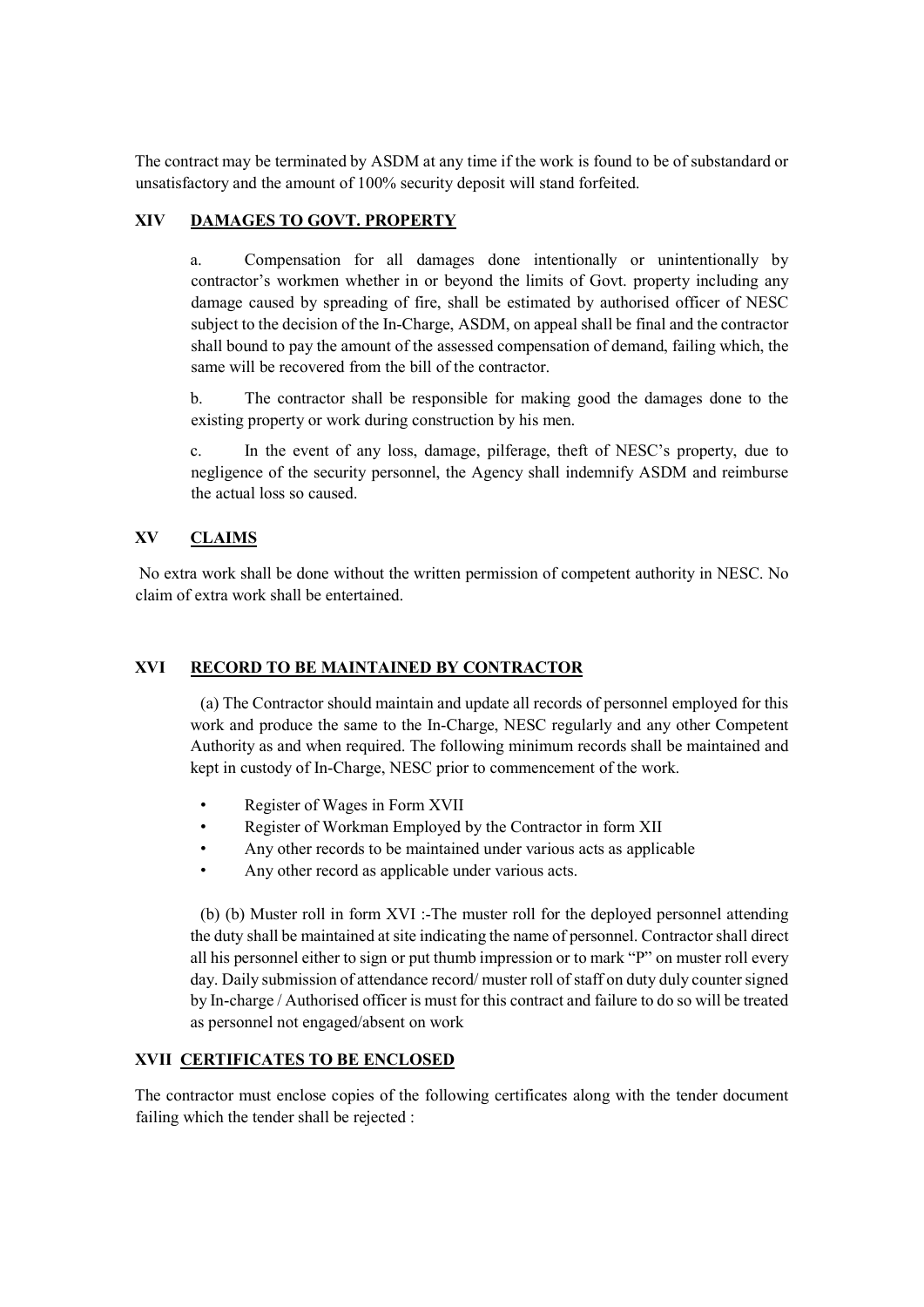# CHECK LIST

# SUMMARY OF COMPLIANCE TO REQUIREMENT OF TENDER

| Sl. | Description of requirement                  | YES/NO | Page No. of |
|-----|---------------------------------------------|--------|-------------|
| No. |                                             |        | the tender  |
|     |                                             |        | submitted   |
| (a) | Deposit for Earnest Money Deposit (EMD)     |        |             |
|     | Rs.30,000/-                                 |        |             |
| (b) | A copy of PAN Card allotted in the name     |        |             |
|     | of Bidder company.                          |        |             |
| (c) | Valid Shops & Registration Certificate      |        |             |
|     | issued by the Competent Authority           |        |             |
| (d) | EPF and ESIC Registration Certificate       |        |             |
|     | from the concerned Authorities.             |        |             |
| (e) | Labour License. If not available, the same  |        |             |
|     | shall be obtained within a month from the   |        |             |
|     | date of issue of work order.                |        |             |
| (f) | Bidder office address with Telephone, Fax,  |        |             |
|     | E-mail, etc.                                |        |             |
| (g) | Company's registration certificate          |        |             |
| (h) | GST Number allotted in the name of          |        |             |
|     | Bidder company.                             |        |             |
| (i) | CA Certificate regarding Average Annual     |        |             |
|     | Turnover of Rs.10 Lakh in the last three    |        |             |
|     | financial years, viz 2018-19, 2017-18 and   |        |             |
|     | 2016-17                                     |        |             |
| (i) | Work Orders/ Completion Certificate for     |        |             |
|     | providing Security/Housekeeping services to |        |             |
|     | any Government/ Semi-Government/ Statutory  |        |             |
|     | Bodies/ Govt. Undertakings in the last two  |        |             |
|     | financial years                             |        |             |
| (k) | Valid license to engage in the business of  |        |             |
|     | Private Security Agency issued by the       |        |             |
|     | <b>Competent Authority</b>                  |        |             |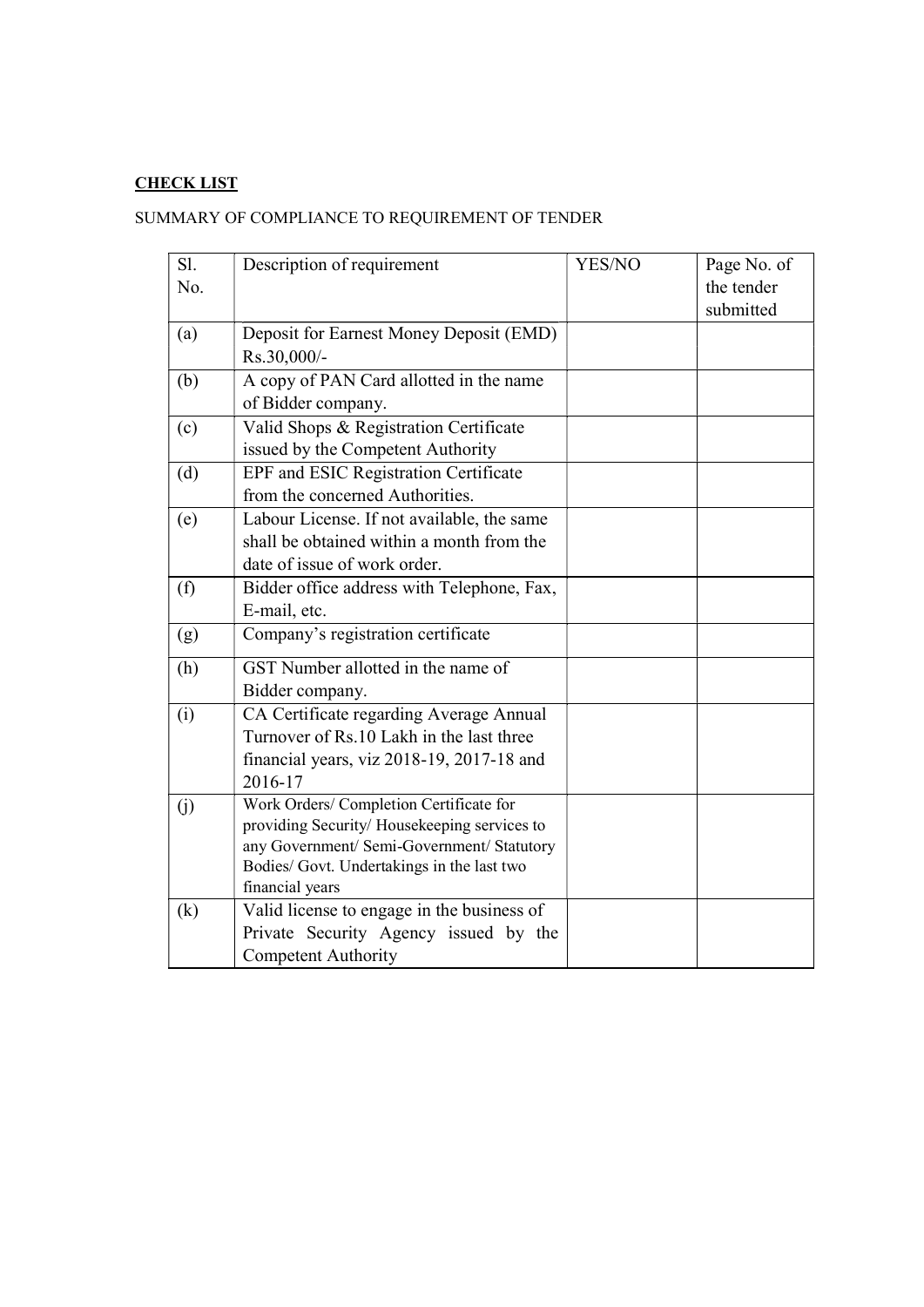#### Annexure-I PRICE BID PROFORMA

# Tender with conditional prices will be rejected and should be quoted strictly as per price bid format given below without any modification.

- 1 Quote should include standard uniform and shoes cost, ESI & EPF, BONUS, minimum wages and any other cost to arrange security and housekeeping at ASDM.
- 2 Quote should be all inclusive including all taxes etc.
- 3 Before submitting tender, the tenderer shall be deemed to have satisfied himself by inspection of the site and locality regarding the site conditions, working hour available, working area, working conditions etc., that are likely to be encountered during the execution of works and he shall deemed to have taken all these factors into account while quoting the rates. The rate quoted by him shall deemed to be all inclusive for execution of work.
- 4 No separate discount to be indicated & any discount offered should be included in the below quoted rate.
- 5 All bids in which any of the prescribed condition is not fulfilled or any condition including that of conditional rebate is put forth is offered by bidder shall be summarily rejected.

| Sr.            | Particulars                                                                                                                                                                                                                            | Quantity | Monthly        | Total     | <b>Total Yearly</b> |  |
|----------------|----------------------------------------------------------------------------------------------------------------------------------------------------------------------------------------------------------------------------------------|----------|----------------|-----------|---------------------|--|
| No.            |                                                                                                                                                                                                                                        |          | Unit rate      | Monthly   |                     |  |
|                | $\overline{2}$                                                                                                                                                                                                                         | 3        | $\overline{4}$ | $5 = 3x4$ | $6 = 5 \times 12$   |  |
|                |                                                                                                                                                                                                                                        |          |                |           |                     |  |
| 1              | of<br>Security<br>Guards<br>Deployment<br>arrangement from 08:00 AM to 06:00 PM<br>on all working days with maximum shift<br>duration per worker limited up to 8 hours<br>per person per shift duty as at scope of<br>work III $-A(a)$ | 8 Nos.   |                |           |                     |  |
|                | Monthly unit rate in figure :                                                                                                                                                                                                          |          |                |           |                     |  |
| $\overline{2}$ | Deployment of Housekeeping personnel as<br>at 'Scope of work $III - B(a)$                                                                                                                                                              |          |                |           |                     |  |
|                | Monthly unit rate in figure :                                                                                                                                                                                                          |          |                |           |                     |  |
| 3              | Agency Charges – rate in figures :                                                                                                                                                                                                     |          |                |           |                     |  |
| $\overline{4}$ | <b>GST</b>                                                                                                                                                                                                                             |          |                |           |                     |  |
|                | Grand Total = $1+2+3+4$ (in figures)                                                                                                                                                                                                   |          |                |           |                     |  |
|                | <b>Grand Total (in words)</b>                                                                                                                                                                                                          |          |                |           |                     |  |

6 All the items of the price Bid should be quoted.

Date (Signature of the bidder with stamp)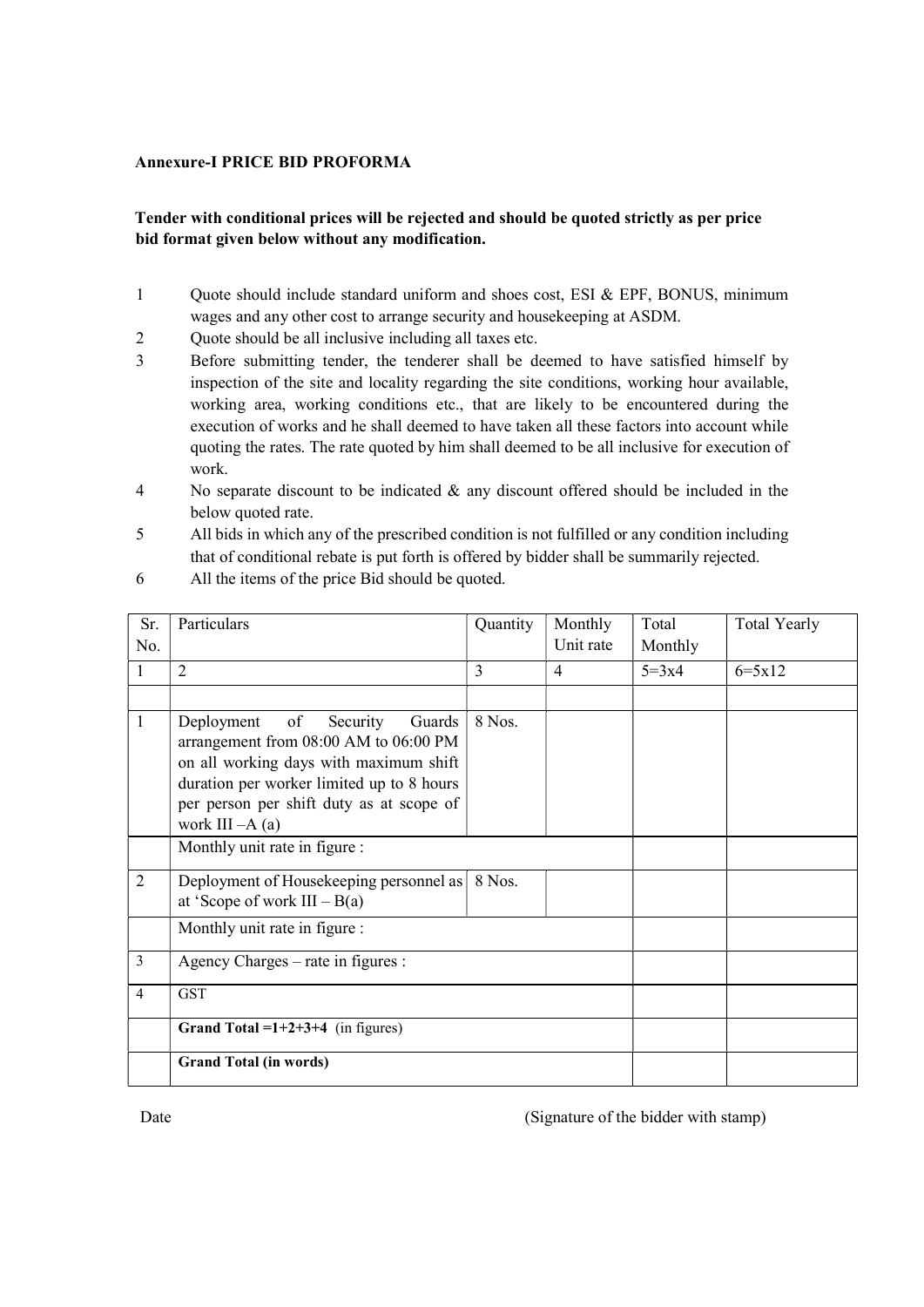### 1. Format of the Covering Letter (TECHNICAL BID)

#### The Covering Letter is to be submitted on official Letterhead with official seal

To

Mission Director Assam Skill Development Mission 5th Floor, Katabari, Garchuk Guwahati – 781035

# Sub: Short notice inviting application for selection of Security and Housekeeping service providers at North East Skill Centre (NESC), Katabari, Garchuk, Guwahati

Dear Sir,

Please find enclosed Copy of our Proposal in respect of the RFP referred above.

We hereby confirm that:

- a) The proposal has been submitted by us in accordance with the conditions stipulated in the RFP.
- b) We have read the guidelines and RFP document in detail and have understood the terms and conditions stipulated in the RFP Document issued by ASDM. We agree and undertake to abide by all these terms and conditions along with subsequent communication from ASDM. Our Proposal is consistent with all the requirements of submission as stated in the RFP or any subsequent communications from ASDM.
- c) The information submitted in our Proposal is complete, is strictly as per the requirements as stipulated in the RFP, and is correct to the best of our knowledge and understanding. We would be solely responsible for any errors/omissions/false information in our Proposal. We acknowledge that ASDM will be relying on the information provided in the Proposal and the documents accompanying such Proposal for empanelment of the applicant for the aforesaid programme, and we certify that all information provided in the application, formats and the Annexures attached herewith are true and correct; nothing has been omitted which renders such information misleading; and all documents accompanying such Proposal are true copies of their respective originals.
- d) We acknowledge the right of ASDM to reject our Proposal without assigning any reason or otherwise and hereby waive, to the fullest extent permitted by applicable law, our right to challenge the same on any account whatsoever.
- e) We fulfil all the legal requirements and meet all the eligibility criteria laid down in the RFP.
- f) This Proposal is unconditional and we hereby undertake to abide by the terms and conditions of the RFP.
- g) We have enclosed an EMD as required in the RFP. This EMD is liable to be forfeited in accordance with the provisions of the tender document.
- h) We have not directly or indirectly or through an agent engaged or indulged in any corrupt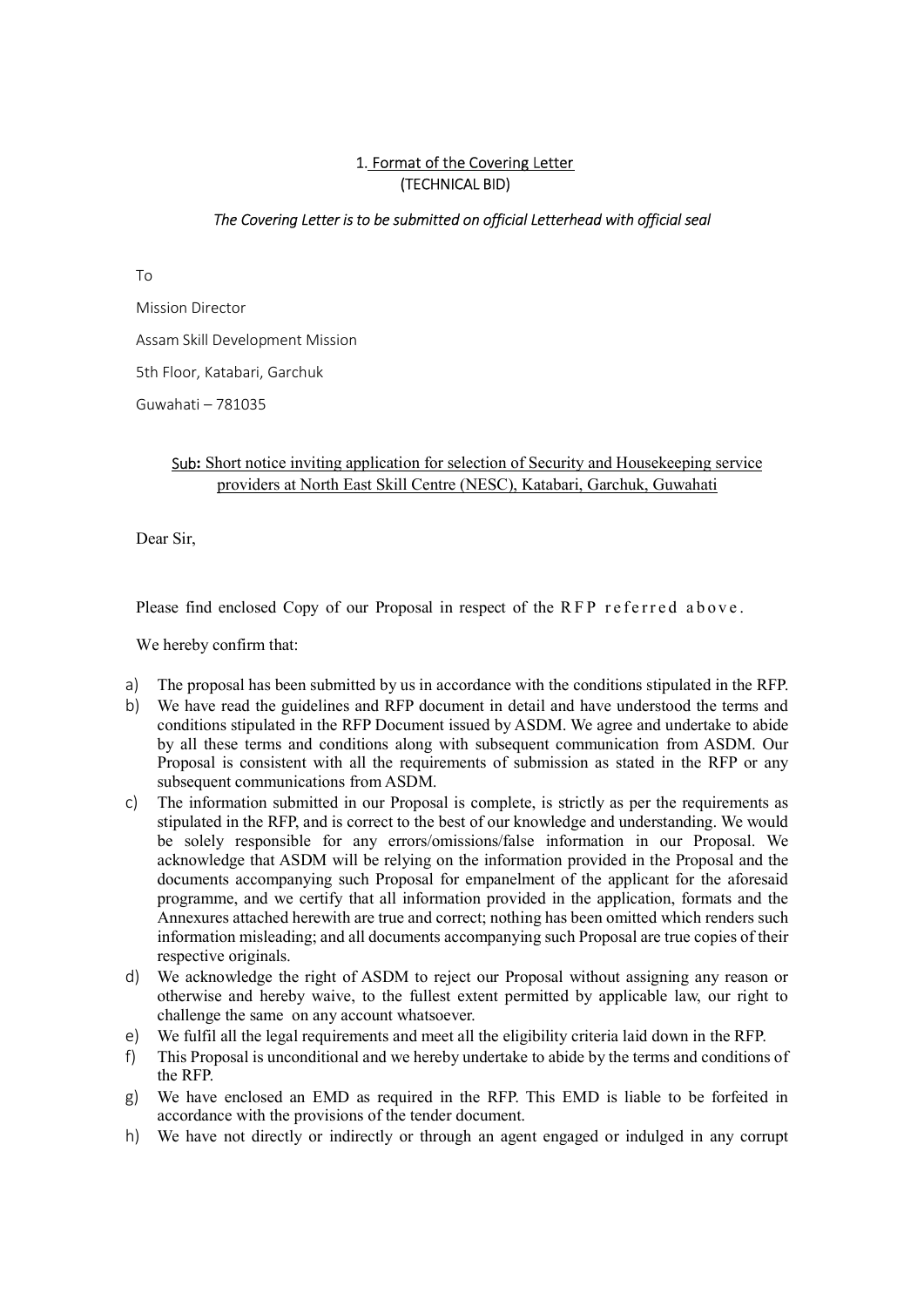practice, fraudulent practice, coercive practice, undesirable practice or restrictive practice.

- i) We undertake that the Price bid has been submitted without any conditions and as per the conditions of the tender document and we are aware that the Price bid is liable to be rejected if it contains any other conditions
- j) The prices and other terms and conditions of this Tender are valid for a period of 180 calendar days from the last date of submission of bids.
- k) The price quoted by us is inclusive of all taxes, rates, delivery charges etc, and no amount will be payable in addition to the amount quoted by us. However, ASDM reserves the right to negotiate the prices downwards.
- l) We understand that our bid is binding on us and that you are not bound to accept a bid you receive.

#### For and on behalf of:

Signature:

Name:

Designation:

(Authorized Representative and Signatory)

Date:

Place: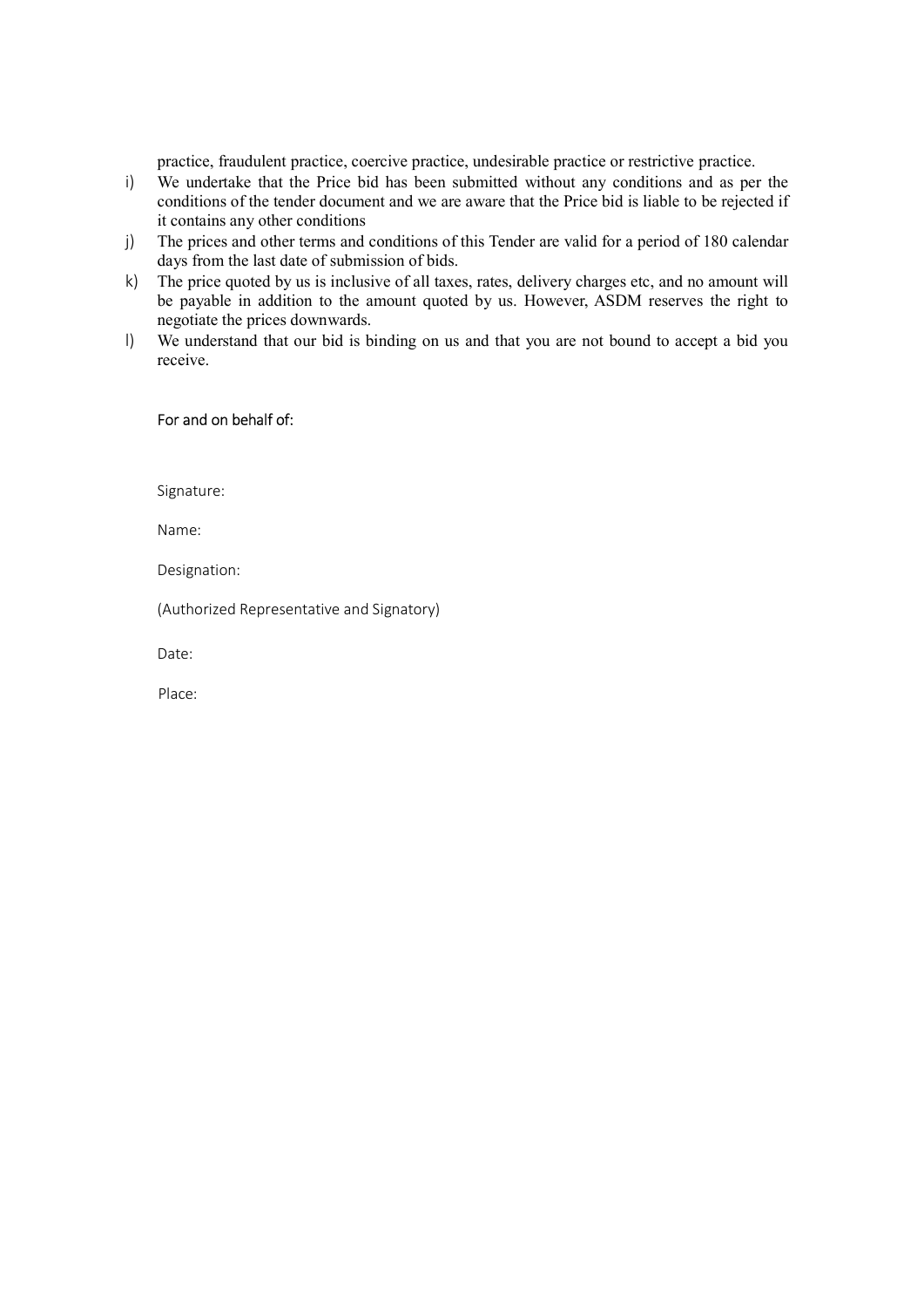# Sl. No. Description Description Details 1. Name of Bidder 2. Status / Constitution of the Bidder 3. Name of Authorized Signatory 4. Address 5. PAN Number 6. GSTiN 7. Type of Contractor(CPWD/ State PWD/ Railways/ PSU etc) & category 8. Primary point of contact Email Contact No 9. Secondary Point of Contact Email Contact No

# 2.Applicant Details (Technical Bid)

# For and on behalf of:

Signature:

Name:

Designation:

(Authorized Representative and Signatory)

Date:

Place: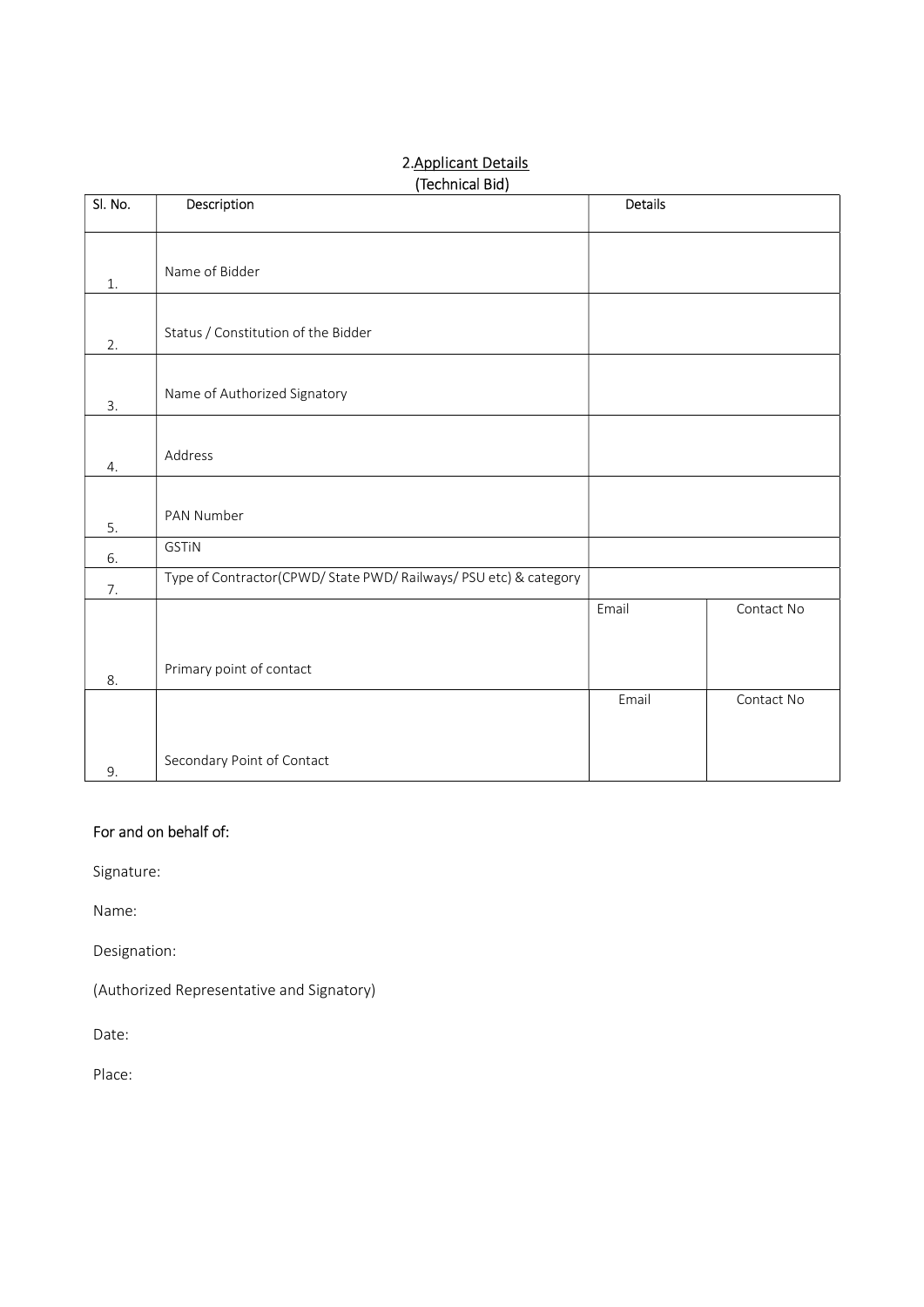# 3.Cost of bid document & EMD Particulars (Technical Bid)

| SI. | <b>Particulars</b> | D.D. No. & | Name of the Bank | Amount | <b>Remarks</b> |
|-----|--------------------|------------|------------------|--------|----------------|
| No. |                    | Date       |                  | (Rs.)  |                |
|     | EMD                |            |                  |        |                |
|     | Tender Document    |            |                  |        |                |
|     | Fees               |            |                  |        |                |

Yours faithfully,

(Signature of the Bidder) Printed Name Designation Seal Date: Business Address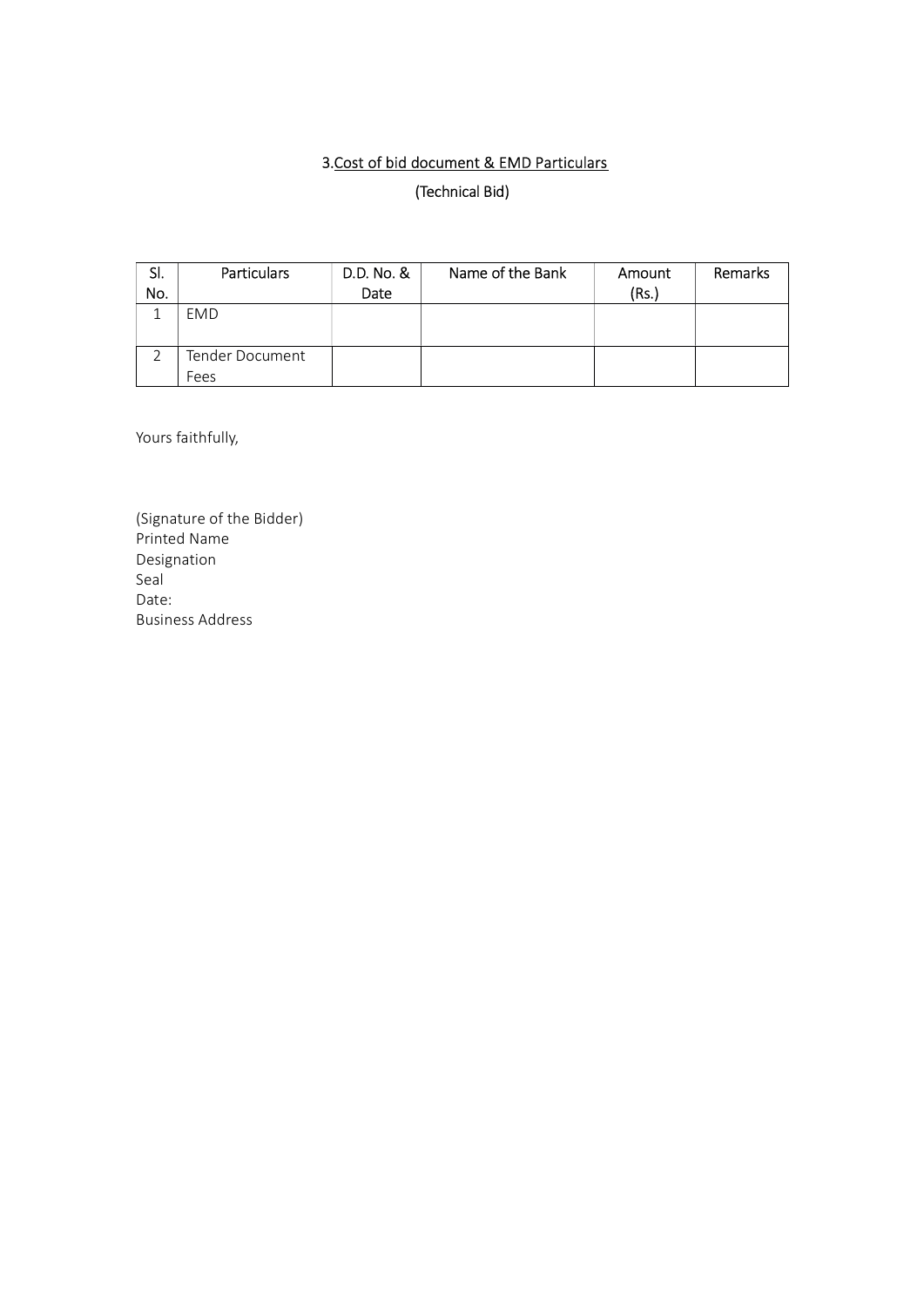# 4.Financial Details

# (Technical Bid)

## Declaration to be submitted under the signature of Chartered Accountant on Letterhead

### To whomsoever it may concern

On the basis of audited financial statements, we hereby certify that M/s………………………………………having registered office at …………………………………………………………..has the following average annual turnover during last three financial years starting from FY 2016-17, 2017-18 and 2018- 2019 as mentioned below:

| S.No | <b>Financial Year</b> | <b>Annual Turnover</b> |
|------|-----------------------|------------------------|
| 1    | 2018-19               |                        |
| 2    | 2017-18               |                        |
| 3    | 2016-17               |                        |

Signature

Chartered Accountant firm

Membership No

Contact

Seal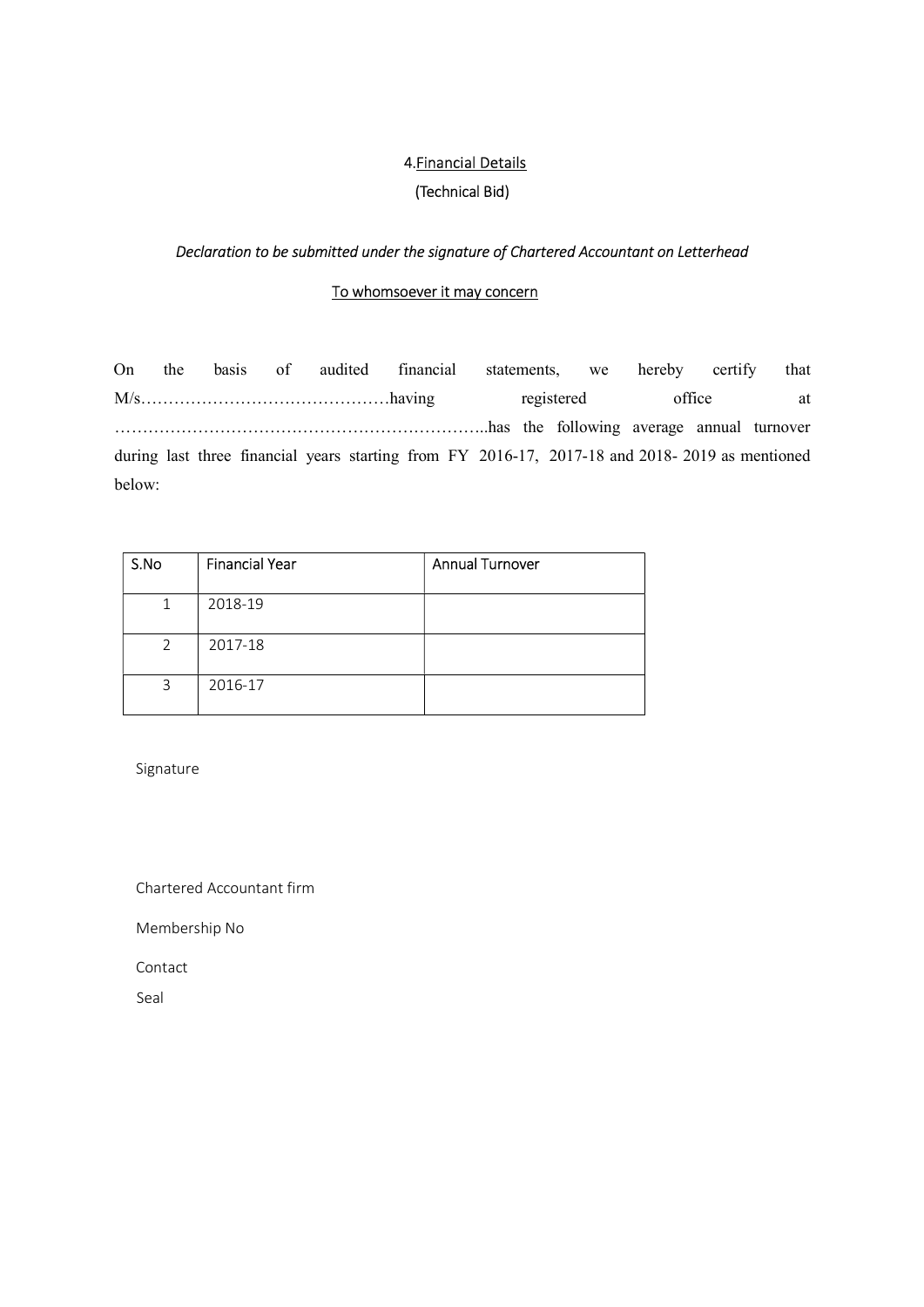## 5.Experience Details

# (Technical Bid)

| S.<br>No. | Name of<br>Client | Scope of<br><b>Work</b> | Project<br>Area (in<br>sq ft) | Date<br>of<br>Work<br>Order | Value of<br>Work<br>Order | <b>Status</b><br>(Complete<br>/In<br>process) | Date of<br>Completion |
|-----------|-------------------|-------------------------|-------------------------------|-----------------------------|---------------------------|-----------------------------------------------|-----------------------|
|           |                   |                         |                               |                             |                           |                                               |                       |
|           |                   |                         |                               |                             |                           |                                               |                       |
|           |                   |                         |                               |                             |                           |                                               |                       |
|           |                   |                         |                               |                             |                           |                                               |                       |

Note:

Submit Work Orders for all the projects mentioned above and the completion certificate, where applicable Highlight the work Orders for scope of work, date, value of work, area etc.

We undertake that the above information is true and correct.

Yours faithfully,

(Signature of the Bidder) Designation Seal Date: Business Address: